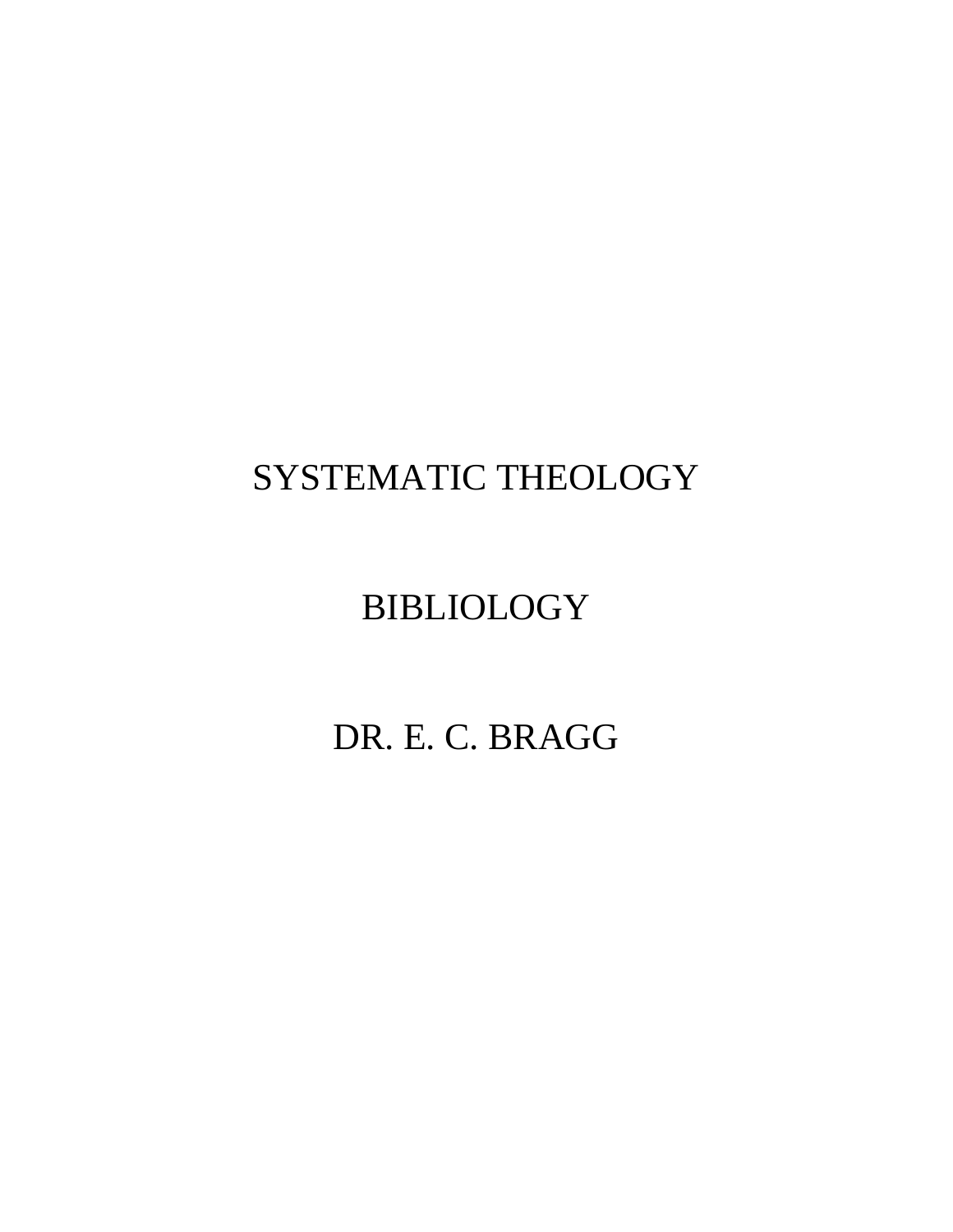## BIBLIOLOGY

## TABLE OF CONTENTS

- I. Definition of Christian Doctrine
- II. Some Distinctions
	- A. Morality is a law; Christianity is a life.
	- B. Theology is a creed; Christianity is a life.
	- C. Worship is an art; Christianity is a life.

III. Two True Sources of Doctrine

- A. Nature
- B. The Scriptures
- IV. Four Mistaken Sources of Doctrine
	- A. Traditionalism
	- B. Rationalism
	- C. Confessionalism
	- D. Mysticism
- V. Bibliology Introduction
	- A. Revelation
	- B. Inspiration
	- C. Illumination
- VI. A Consideration of Revelation
	- A. The two Methods of Giving a Divine Revelation
	- B. Some Reasons for Believing in a Special Divine Revelation.
		- 1. It is Possible
		- 2. It is Probable
		- 3. It is Credible
		- 4. It is Necessary
		- 5. There is a book that fulfills all the claims of reason for such a revelation.
	- C. God has set up two proofs of His revelation, (That it is sent from Him.)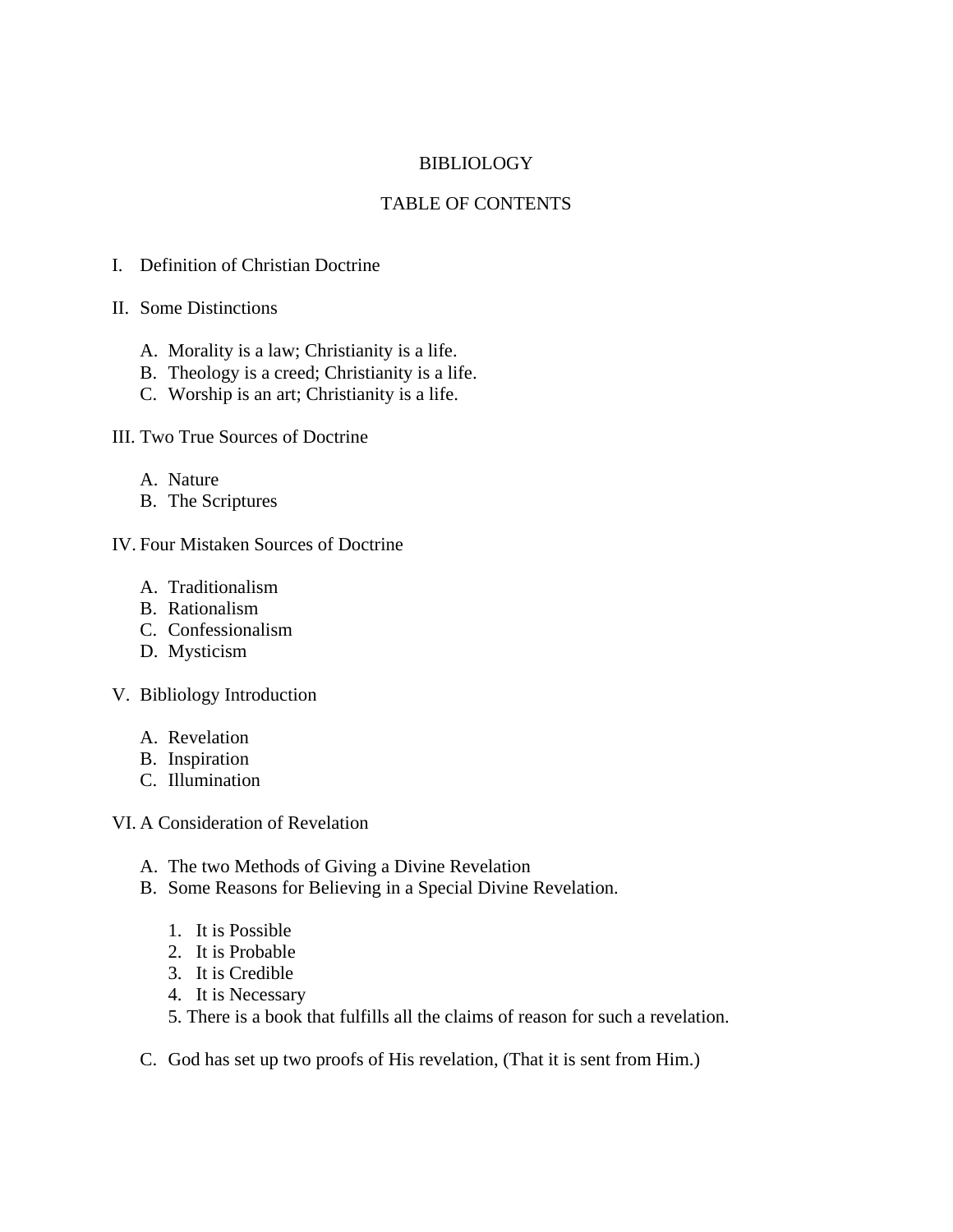- 1. Attested miracles prove the divine source of the Word of God.
- 2. Rationalists and modernists viewpoint

VII. Fulfilled Prophecy Attests the Messenger as Being Sent from God.

- VIII. A Consideration of the Canonicity
	- A. Definitions
	- B. The Law of Canonicity for the Old Testament
	- C. The Law of Canonicity for the New Testament
	- D. The Method Used in Forming the Sacred Canon
		- 1. The Old Testament Canon
		- 2. The New Testament Canon
	- E. Genuineness and Authenticity.
		- 1. Definitions
		- 2. The Genuineness and authenticity of the Old Testament
		- 3. The Genuineness and Authenticity of the New Testament
			- a. Internal Evidences
			- b. External Evidences
		- 4. The Integrity of the New Testament Text, or the Authenticity

## IX. Inspiration

- A. Definitions
- B. Theories of inspiration
	- 1. The Intuitional or Natural Inspiration Theory
	- 2. The Illumination Theory or Universal Christian Inspiration
	- 3. The Mechanical Theory
	- 4. The Concept or Thought Inspiration Theory
	- 5. The Partial Inspiration Theory
	- 6. The Verbal, Plenary Inspiration Theory or Full Inspiration

## C. Proofs of Inspiration

- 1. Internal Evidences for Inspiration
- 2. External Evidences for Inspiration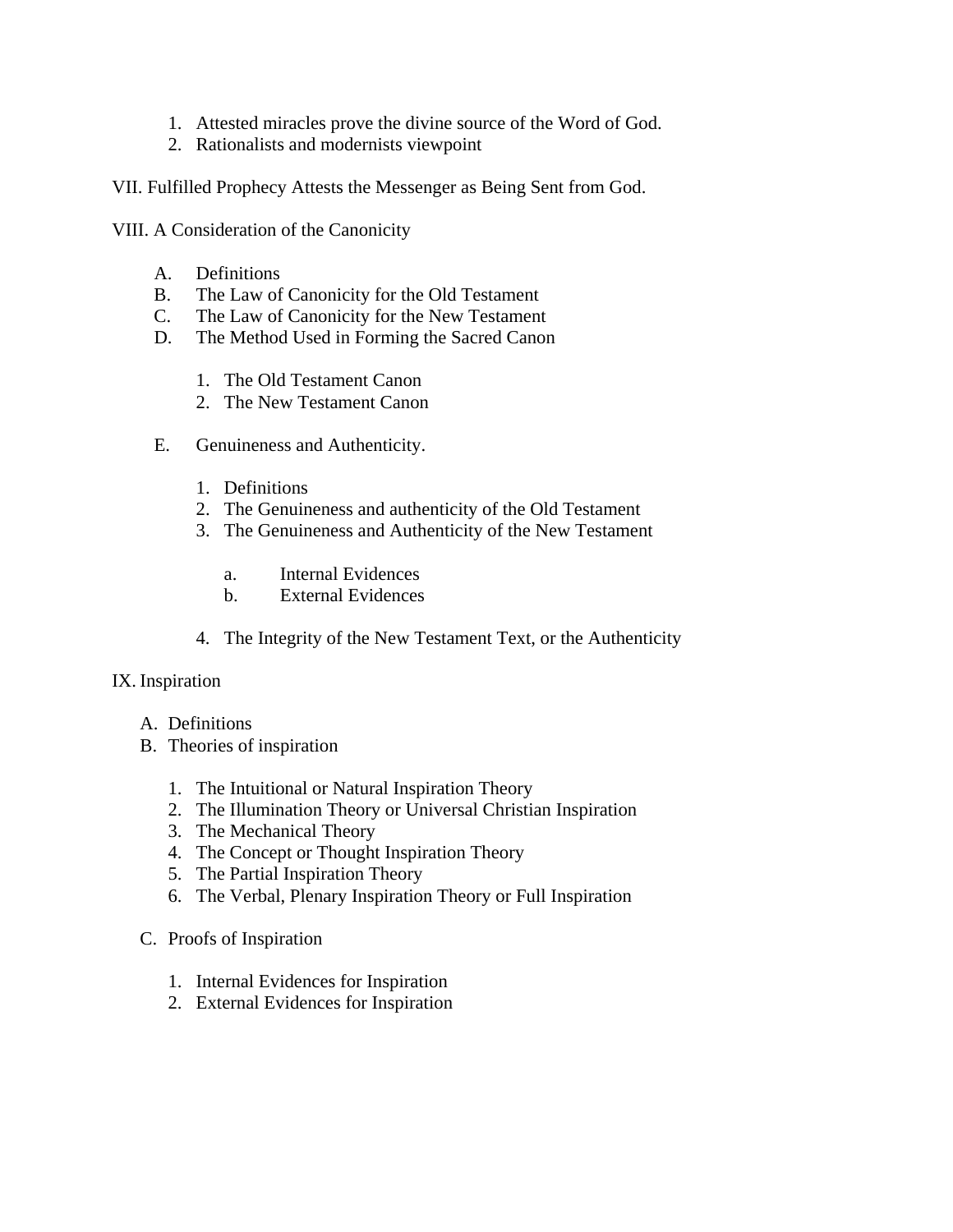## BIBLIOLOGY

 We shall not concern ourselves in this course with the distinctions usually made between various kinds of theology nor the history of the usage of the term theology. Any comprehensive work on the subject of systematic theology will furnish this data for ready reference without burdening the mind with much that is just as readily forgotten. We might merely name some of the intricate distinctions usually made just to illustrate: There is that of natural and revealed, sometimes called natural and supernatural. There is the distinction between True and False Theology; Theoretical and Practical; Dogmatic and Moral; Thetic and Antithetic; Didactic and Polemic; Critical and Electic; Subjective and Objective; Scholastic and Positive. This is enough for our purpose.

 The study of Christian Doctrine is the foundation of all Bible study. It forms firm bedrock for all other Bible studies or subjects. It should straighten our loose thinking, strengthen our faith, increase our love of the Word of God, and formulate into one coherent system all of our beliefs so that the Word of God will reveal itself as One Grand Harmony. Many have derided the study of Doctrine as unnecessary, and particularly deadening to religious life; when, in truth, the very opposite is true. A tree is known by its fruit. A good tree, like the systematic study of the Word of God, must only bring forth good fruit. Any constant handling of the Word of God; any deep study in the Word of life must of necessity strengthen, and nourish that new life of God in the soul. Peter says that it is "the sincere milk of the Word" that causes the growth in our spiritual life. By way of illustration, one may note within any given congregation, the ratio of real meaty Bible exposition is the index of spirituality in the hearers. I have heard several times the boast by a preacher, "I do not have any doctrine in my sermons." How any man can preach the Word of God and not include doctrine is a mystery. If by doctrine, he means great theological definitions and vagaries I could give a hearty "Amen," but we shall see by our definition of what we sincerely believe true Systematic Theology to include; a man cannot preach the Word of God and not include doctrine.

 Most opposition to the study of Doctrine may be traced to a desire to get away from the restrictions it would place upon unbridled thinking and license of speculation. As far as doctrine formulating a creed, every man must have a creed. It may be negative or positive; it may be a creed denying the possession of a creed, but nevertheless it is a creed.

## General Introduction:

 If it is the soul's belief, whether positive or negative, then it is the man's creed; it is the regulator of his life. Someone has aptly said, "A creed is like a backbone, a man doesn't need to wear his backbone in front of him, but he must have one, and that a correct one." It holds the figure erect and gives shape to the body. Such is the underlying purpose of the study of Doctrine.

## I. The Definition of Christian Doctrine

 Christian Doctrine is the aggregation of all that the Bible has to say upon any one subject. II Peter 1:20-21 (Rotherham Translation) "Of this first taking note, that no prophecy of Scripture becometh self-solving; for not by will of man was prophecy brought in at any time, but as by the Holy Spirit they were borne along spake men by God." (John Nelson Darby's Translation)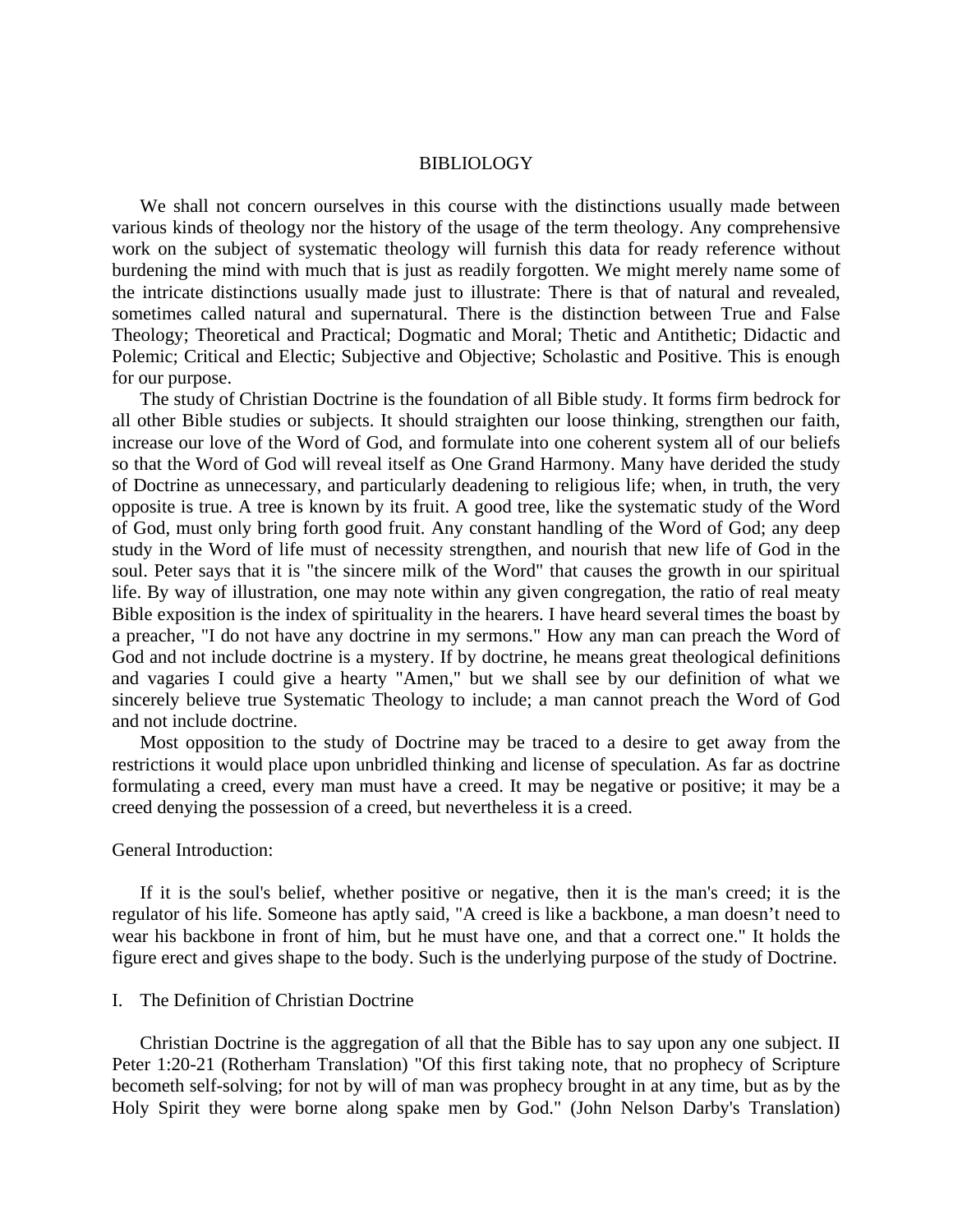"Knowing this first (first principle) that the scope of no prophecy of Scripture is had from its own particular interpretation, for prophecy was not even uttered by the will of man, but holy men of God spoke under the power of the Holy spirit."

This is the principle of truth in the Word of God that nowhere in any one place does the Holy Spirit give a complete outline of any particular truth. Since there is only one Author of the Bible, though many writers, He could give to whomsoever He willed a little more of the particular doctrine until through the centuries the teaching is compete. Throughout the whole Bible, many terms quite removed from each other, various writers, in various times, under different circumstances, by varying means, the Holy Spirit moved or carried Holy men of God along to add here and there different facets to the diamond of some truth until the finished Doctrine emerges. Here is the need for the study of Doctrine; gathering from all the Scriptures all that is taught on any one subject, systematizing them into one coherent Doctrine; that is Systematic Theology.

II. Some Distinctions between Doctrine and Experience

There must be kept in mind the difference between the study of Doctrine and experience.

A. Morality is a law; Christianity is a life.

 Morality is conforming to an abstract law of right, while Christianity is a relationship in communion with God. We judge a man's theology by his creed, but his Christianity by his life. Theology is of the head, Christianity is of the heart. The prime danger in the study of theology, as in all Bible study, is the advancement of the head while the heart stands still. The words of Jesus still resound, "If ye know those things, happy are ye if ye do them. And except your righteousness exceed the righteousness of the Scribes and Pharisees, ye shall in no wise enter the kingdom of Heaven" (Matthew 5:20). They had morality, human righteousness but no real relationship with God. The Scribes and Pharisees knew the Law of God frontwards and backwards, the latter more than the former, but they didn't know the God of the Law.

B. Theology is a creed; Christianity is a life.

 A man may be a theologian and yet not be a Christian. He may know something about God and yet not know God. Many a man, who knew nothing of the five points of Calvin or the thirty articles, may yet be in Heaven, while another well-versed in the Westminster Catechism and well-schooled in Theology may find himself in Hell damned in spite of his theology. Sam Jones well said, "I'd rather know my a.b.c.'s in Heaven than Greek and Hebrew in Hell."

C. Worship is an art; Christianity is a life.

 Worship is but the outward expression of the God-given instinct to reverence the Supreme Being. A pagan worships, but according to God's Word, "the things that the heathen sacrifice they sacrifice not unto God but unto demons." A man may worship "He knows not whom," he may erect "an altar to the unknown God," but Paul says, "Whom ye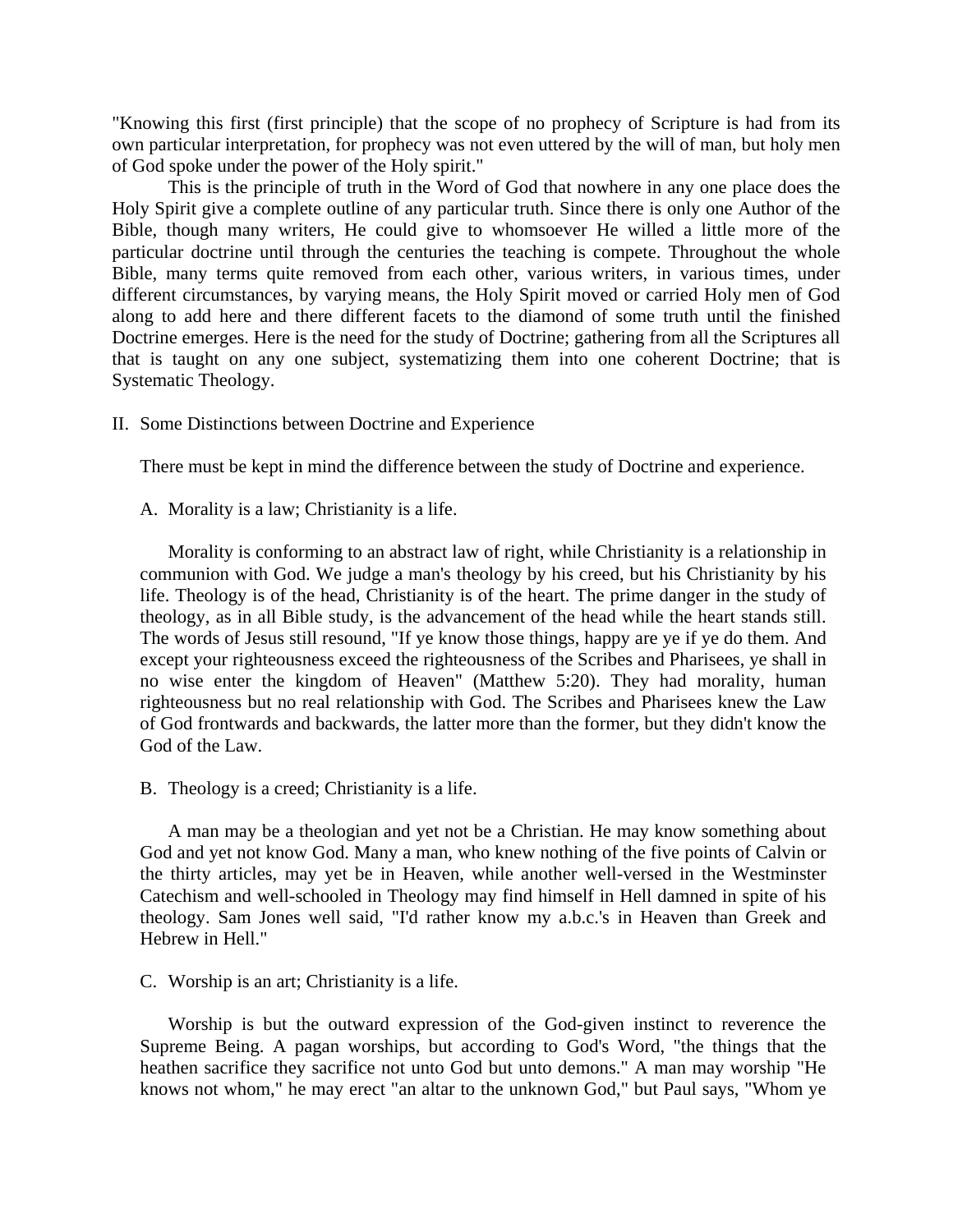therefore ignorantly worship, Him declare I unto you." The Christian worship is "in the Spirit, for The Father seeketh such to worship Him" for his spirit has been made alive by God's Holy Spirit and now has a living worshiping communion.

III. Two True Sources of Doctrine

A. Nature, which is very limited. In the story of Christian Evidence we shall see that it only shows forth, "His eternal power and Godhead" as Paul says in Romans 1:20; Psalm 19. The inadequacy of Nature as a source of Doctrine may be seen from Acts 17:23. B. The Scriptures. Doctrine must from the very necessity of the case be a subject of Divine revelation. "Man by searching cannot find out God," God must reveal Himself to man. Man lacks the proper faculties and the ones he has by nature are fallen or depraved and

deformed to give a contorted distorted picture of God. God must by bearing along Holy men of God by His Holy Spirit give to us through the Scriptures a revelation of Himself."

IV. Four Mistaken Sources of Doctrine.

A. Traditionalism. Traditionalism is the accumulation of the ages of certain beliefs of the great men and institutions, until they partake of an aroma of infallibility on par with the Scriptures and in certain pet beliefs superior to, and superseding the Scriptures. Many times they are contradictory to the Scriptures. One of the classical examples is to be found in the Gospels when Jesus came to His own people and accused them of making void the Word of God by their traditions, as included in their Targums, Talmud, and Kabalistic writings. See Matthew 15:2-9. Note verse 9 carefully. This same Traditionalism setting aside the Word of God as a source of Doctrine may be brought up to date by considering the Catholic Theology by the so-called infallibility of the Pope and the College of Cardinals when they are speaking, "ox cathedra" (that is, in their office). How many times are the very plain teachings of Scripture set at naught and a diametrically opposing doctrine taught by the substitution of their traditions?

B. Rationalism. This is the source of doctrine of modernism and higher criticism. It would subject all of the teachings of the Bible to the criterion of human reason, and reject anything in the Bible that is contrary to their own slant of reasoning. How dangerous that can be is easily seen when we consider how biased toward evil the natural unconverted man is, how darkened his intellect is. Even in the converted man, there is a dangerous tendency to twist the Scriptures to fit man's opinions, how much more is this true of the unconverted. Rationalism would make man a critic of the Bible rather than the Bible the critic of man as God declares that it is (Hebrews 4: l2).

C. Confessionalism. This is the creeds of the various denominations. Many times these are appealed to as sources of doctrine to prove various points of dispute. John Calvin, for an illustration, is more quoted to prove some extreme Calvinistic points than is the Bible. It seems to be forgotten by many, however, that whatever truth Calvin taught, whatever authority he might have had was derived from the Word of God. He had no authority of his own. Many set more store by the great confessions of the church such as the Westminster Confession, Augsburg or Heidelberg Confessions, etc., than by the Scriptures themselves. They say, "This is the teaching of our church as determined by that particular Synod or group meeting together to formulate a "confession of faith," and woe be to the man or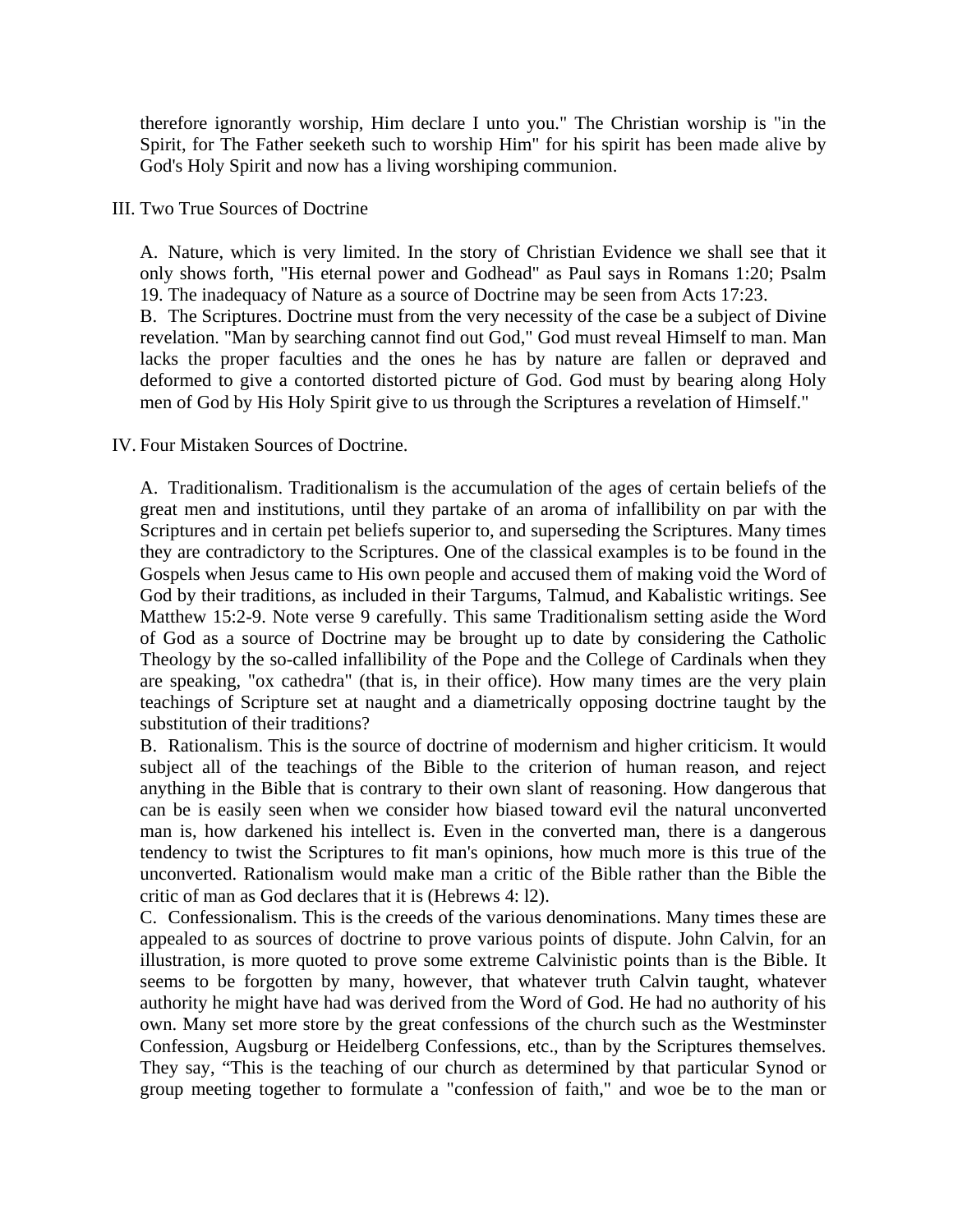woman who would dare to differ with them on any point of interpretation of the Word of God by the claiming of any independence of thought." The only point of truth in that stand is to be found in the general tenor of interpretation of the church throughout the church dispensation. How many times has there been error taught for centuries, only to be discovered and exposed by some daring "Protestant" who many times paid for it by excommunication and sometimes by death? Remember this truth, the confessions of faith are themselves derived (if they are worth anything at all) from the Scriptures, and whatever authority they may have is according to how true to the Scriptures they are, and are derived from the Scriptures; but they themselves have no independent authority.

D. Mysticism. That is, Christian experience may and does witness to the truthfulness of the Scriptures, but isn't within itself either a source of doctrine or authority independent of the Scriptures. How many there are who would build a doctrine upon their experiences, and then go to the Scriptures to find something to prove it. And many times they must wrest the Scriptures to prove their experience. This is true many times of many Doctrines about the Holy Spirit, and Prophecy. If your experience doesn't jive with the Bible, don't try to change the Bible to fit your experience. You change your experience to fit the Bible. Do not interpret Doctrine by your experience, but interpret your experience to fit the Bible. One of the classical illustrations of Mysticism as a mistaken source of Doctrine is to be found in some Quaker sects who follow what they call "the inner light" as a source of doctrine.

 I would like to give you Bacon's beautiful illustration applied to the difference between the Catholic Traditionalism, the Rationalists' human reasoning and Christian's direct study of the Word. "The Romanists are like the pismires (ant). They only lay up and use their own store. The rationalists are like the spiders; they spin all out of their own bodies. Give me," he adds, "the bee (as the humble Christian who studies the Bible for himself) who hath a middle faculty, gathering from abroad, but digesting that which is gathered by his own virtue." Such is the principle John announces I John 2:20, 27 - "Ye have an unction (anointing) from the Holy One and ye know all things....but the anointing which ye have received of His abideth (dwelleth) in you and ye need not that any man teach you: but as the same anointing teacheth you all things."

 The Christian has no external officiating, infallible oracle of human source, but is himself a king and priest unto God, with direct access to the Word of God for himself with the same infallible teacher, the Holy Spirit, abiding within as God's particular anointing to teach you all things. Lean heavily upon Him, "He will guide you into all truth."

## V. Bibliology Introduction

 The Doctrine of Bibliology is the Doctrine of the Bible. The primary object in this Doctrine is the discussion of the question, "Why we believe the Bible to be the Divine Revelation of God to man." This we shall do from a primary discussion of the internal evidences but we shall also refer to the external evidences of its inspiration. We shall not very much overlap the Christian evidences standpoint from an apologetical viewpoint. We shall consider why we believe this book to be the very Word of God after the last word was written almost 2,000 years ago, and yet it still presents itself to us as the "Word of God." We shall see that our foremost consideration shall be the genuineness and authenticity of its various Books. "Why are some Books included as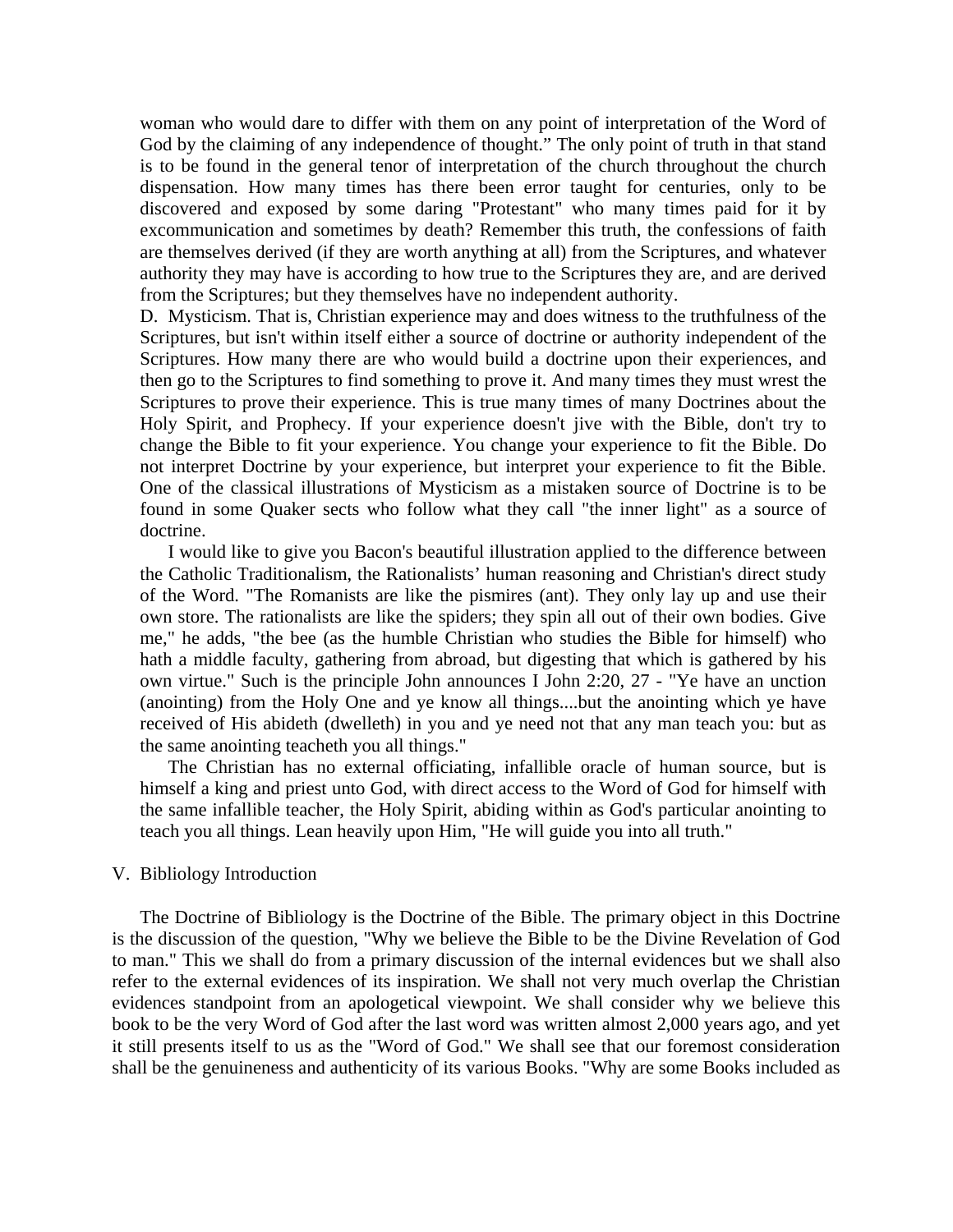inspired of God and others are excluded?" Again, "Why was the canon of sacred Scriptures closed with the death of the Apostles?" "Why isn't Scripture still being given?"

 There is a wealth of critical material, which we shall not have opportunity to use, as it belongs to the province of another course than this one. There is the critical analysis of the text to determine its relative purity, including the various readings of the different manuscripts (we shall only illustrate from these) and then there is the subject, which should be a course within itself, namely, "How did we get our English Bible?" This would study the history of the translations of the Bible through the ages.

 Within this introduction we would like to include as a preliminary dissertation some definitions. Two of these we shall deal with in separate chapters.

A. Revelation. Revelation is the act of God whereby He communicated to man new truth, which man unaided could not discover for himself, or the discovery by God of Himself to man.

B. Inspiration. Inspiration is that Divine Influence which renders a speaker or writer infallible (unable to err) in the communication of truth. We shall deal with this under the same infallible purity, with which it was revealed. No matter how good the prophet gets it, if it is tainted with his infirmity, imperfections of mental activity, his own depravity, and biased opinions, then it would be but an imperfect revelation when we receive it, and wrong in many places. It could then be worthless or imperfect at best. Not only must it be by divine revelation, God revealing it, but He must also keep or "bear along by the Holy Spirit" to render the revelation in transmission as perfect as He gave it originally. Revelation is the communication of that discovery infallibly to man, primarily in writing. C. Illumination. Illumination is the divine quickening of the human mind to understand the revealed truth. Such a Divine God-given Revelation as we have been referring to, given or communicated by Divine Inspiration infallibly, must perforce be supernatural and the need arises for divine help to understand its deeper truths; this the Holy Spirit does by divinely illuminating the mind to grasp God's divine Revelation. Illumination is the understanding of that discovery by Divine enablement.

 The first two of these ceased with the completion of the Divine Canon of Sacred Scriptures except as God may give an immediate revelation by dream or vision, but there is no need for infallibility or inspiration in the giving of that to others as it only has personal import. We do not believe that God is giving more Scripture today nor gifting men and women with inspiration or infallibility. Strictly speaking we should not call songs or poems, etc., inspired (gifted with infallibility). They may be so blessed of God as to be used of Him to bless His saints, but as long as we are in this imperfect state we shall need the illumination of the Holy Spirit to rightly understand God's Words; ours should be a constant dependence upon the Spirit of Truth to lead us into all truth.

 The study of the doctrine of Bibliology is placed first, even before the Doctrine of Theology or the Doctrine of God because most of what we can know of God Himself is what He has been pleased to reveal in His Word. Therefore, we must study the doctrine of the Word first, to establish its authority and Divine origin, so that it may give its voice to every other doctrine without question.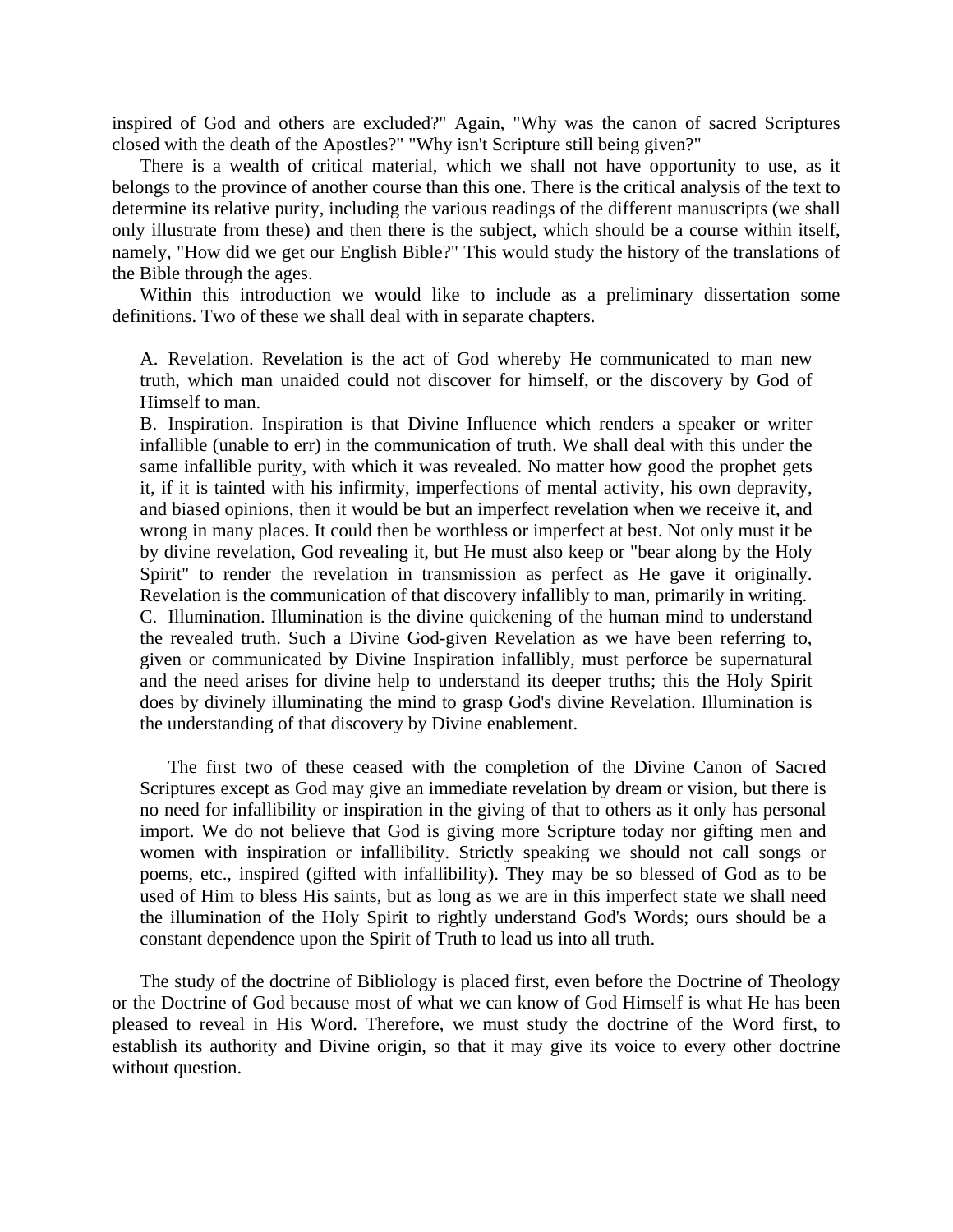## VI. A Consideration of Revelation

 "Revelation is a discovery by God to Himself, or of His will to man over and above what He has made known by the light of nature or reason.

## A. The two Methods of Giving a Divine Revelation

1. An immediate revelation to each person. There are a number of illustrations of such. In Hebrews1:1, "Sundry times in divers manners." Rotherham - "In many parts and in many ways God spoke to the fathers by the prophets." There was the usage of signs, portents, and symbols; there were dreams and visions; He spoke face to face with others; He used angels to carry His message; there was "Urim and Thummin" mentioned seven times in the Old Testament as a means of communicating the will of God, and mentioned a number of times as being "the Ephod" for the same purpose. These were the seine. It was the golden Ephod with the 12 manner of precious stones worn as a breastplate by the High Priest of Israel. There is much mystery as to how this Ephod determined the message (Numbers 27:21; I Samuel 14:3, l8; 19:2; 3:2, 4, 9, 11- 12; 28:6; Judges 20:28; II Samuel 5:23). Many believed that the changing color of the stones gave the message. Perhaps, however, the message was given to the High Priest by a direct revelation of God because He wore the breastplate as a badge of his office as Exodus 28:30 would show. There was also the casting of the lot to obtain a direct revelation as the choosing of Matthias in Acts. The requiring of a direct revelation to every person carries these objections as a permanent method.

a. It would require a continuous repetition to every person and for each occasion.

b. Because of our poor memories, it would have to be repeated often for refreshing our memories or it would fade away.

c. Greatest of all, it would open the way for all manner of imposture and contradictions. Because of the shortness of human memory, a revelation given yesterday or last year would be forgotten in part, and changed by the coloring of events and lapses of memory even on the part of the most honest minded, where there would be no intent to deceive. On the part of the willfully dishonest we see in the cults where a direct revelation is claimed contradictory to each other and to revealed truth. Human nature, being what it is, outright fraud could be easily pawned off as a revelation from God, if there were no sure infallible external standard or rule by which to test it. I personally am leery of any man or woman purporting to have a vision or new revelation or new light. God only used this direct communication as individual cases warranted, and then never contrary to His written revelation; and then to the most part where there was no written revelation as yet. If God has revealed His will in His Word why the need of some special dream or vision or angelical visitation? The Holy Spirit can quicken the living Word of God to each heart as it individually needs it. He thus serves two purposes, not only revealing the mind of God to us, but feeding our souls on heavenly manna at the same time.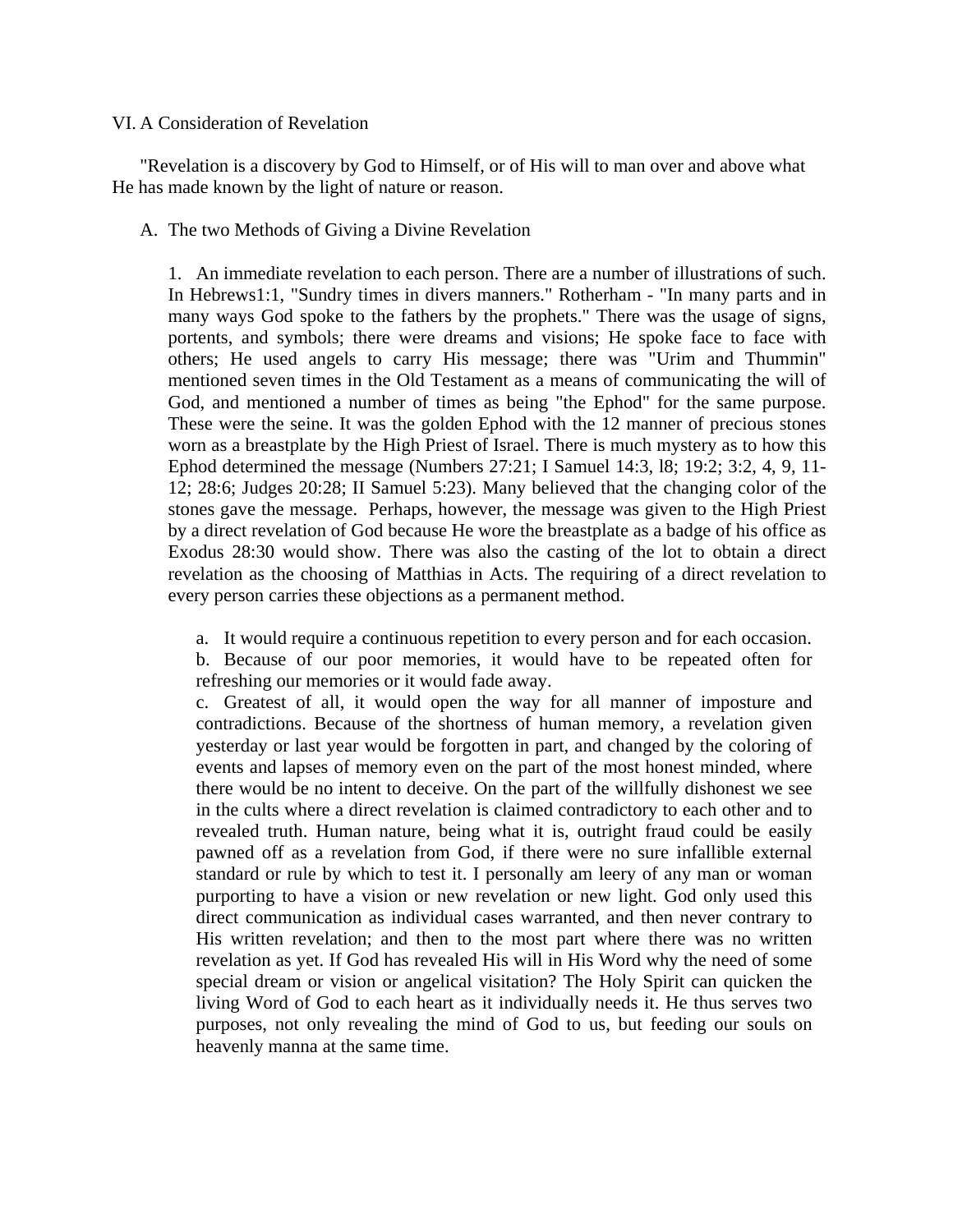2. The second method of giving a Divine Revelation is by giving a Divine Revelation once given and thoroughly accredited, that is fixed in literature and attested, thus it is in permanent form for analysis, examination, proving, and attesting. Instead of every man being a law unto himself, there is but one standard for all, unchanging to give its same voice today, tomorrow, and forever. It is this attesting of this written revelation that forms the basis for Bibliology - that the Bible claims to be that revelation there is no doubt as we shall shortly see; the only thing remaining is to test those claims. There are a number of methods of accrediting a written revelation and innumerable methods of detecting a fraud. It is so much more permanent than an immediate revelation - firmly fixed as coming from God, and then the written revelation can form a fixed rule or standard to judge faith, practice, and use as doctrine. The importance of the subject, the most important subject in the world, demands a permanent, unchanging revelation. That this is so, even those denying its inspiration attest by quoting it for authority as much as they can even though denying the most important parts of it.

B. Some Reasons for Believing in a Special Divine Revelation.

1. It is Possible. Certainly a God as powerful as shown in nature, a God of infinite wisdom as displayed by the almost infinite detail displayed in the designs in nature, a God who governs this universe with Intelligence, could make known unto other beings of intelligence, creatures of His own fashioning, His own will for them. As the Scriptures themselves say, "He who made the intellect, shall He not know?" Here are those who stumble over the spirituality of God as being able to communicate with man. They would deny to the Creator of all the same ability they themselves display when they communicate with one another. There is nothing in the way of the possibility of God's revealing Himself and His will to man.

2. It is Probable. It is more than passing strange how universally man expects God, or gods of some kind, to communicate with Himself. All the false religions give one voice in claiming some type of revelation from their gods or God. Given the only possible explanation of the very facts of the case, that man is only a creature of God's fashioning, and you have the very probability of a Divine revelation having been given. In fact, if it could be proven the Bible was not such a revelation, the mind would naturally hunt a field for another one somewhere. The goodness and benevolence of the God of nature would prompt Him to communicate with and unto man. Can you conceive of an earthly king undertaking to rule an earthly country without prescribing laws so that his subjects could know his will for them? If such a thing is inconceivable in earthly things, how absurd to think of the King of Heaven, the Ruler of all not giving a code of laws or principles to govern the works.

3. It is Credible. With the thought of a Divine revelation as possible and probable, it is natural to believe such a revelation was given. It is not only improbable and inconceivable but unbelievable to think of God leaving His vast moral universe to drift without law and intelligent direction. How remarkable and unbelievable it is to imagine that here would be no revelation!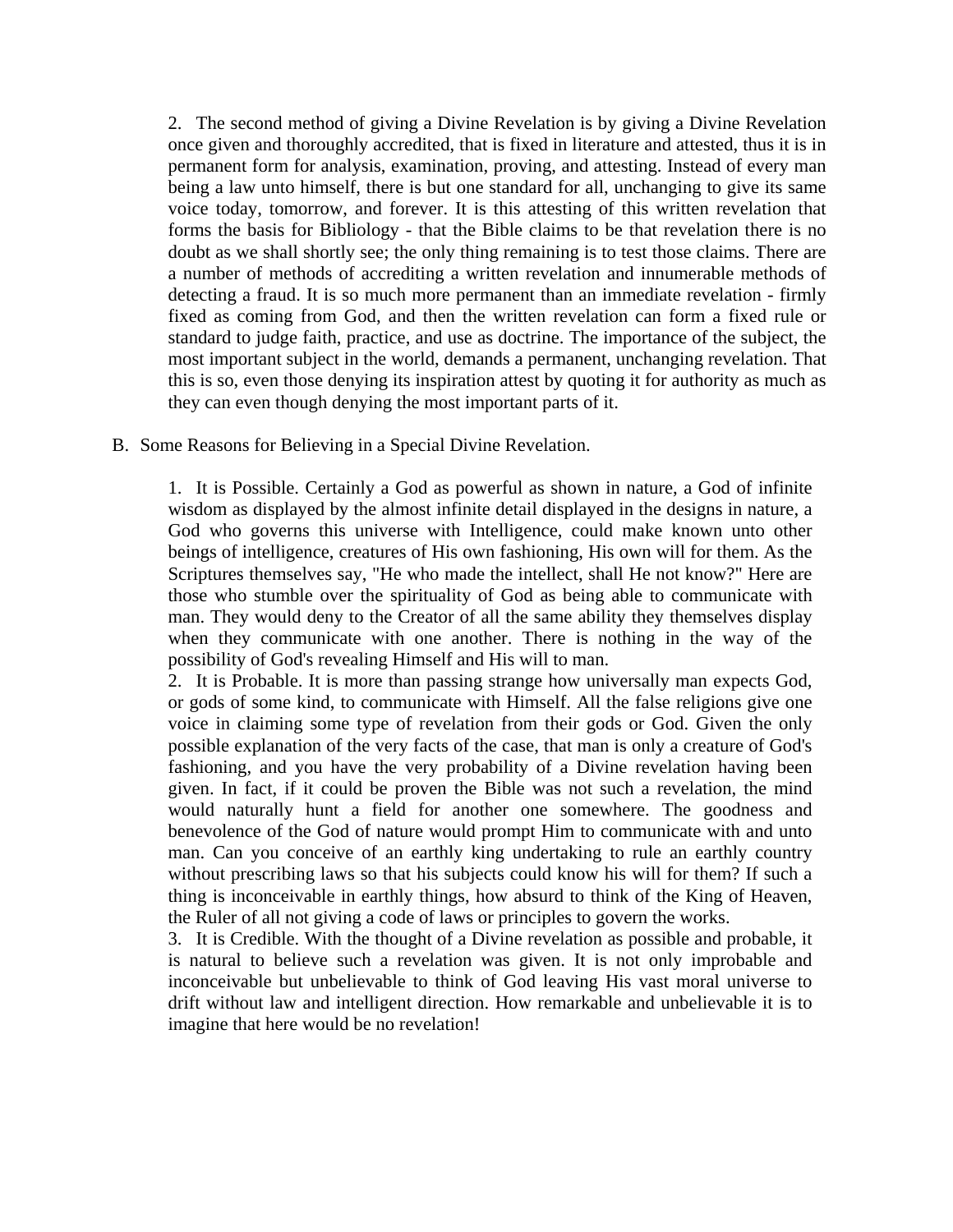4. It is Necessary.

a. The imperfect light of nature necessitates a further revelation of God to His creatures, both of His character and will governing the creatures of His fashioning. There is no revelation in nature of His trinity, of atonement, of man's moral obligations, his responsibility to God, the regulations of his worship of God, or of his life after death. Nature has no answer to the question of maladjustments in nature or the outcome of it all. The fall is evidenced everywhere but not the love of God. There is too much left unanswered without a divine revelation. He, who takes only nature as his Bible, will never find the "Way of Life," nature but reveals death.

b. There are the unfulfilled longings innate in the human soul. It cries out for a knowable God close at hand. There is the feeling of want for a God Who loves and cares and will guard and carry the soul over the chasm of death into an eternal heaven. The soul cries out for immortality as evidenced by every religion on earth, but only the Bible can tell us what to expect.

c. There is man's deep sense of sin and ill desert, which cries out for explanation and expiation. Every religion has some method of expiating its gods, trying by man to get right with God, and he feels out for the way back to Him, but only wanders into grotesque perversions, rather than the truth. Man needs for God Himself to tell him what He expects of man. He must show him the way back to holiness, peace of mind and heart, and harmony with God.

d. Man needs final authority, a final court of appeal to settle every question of life and conduct, and divine requirements. Only God Himself could so give that court of appeal in a written revelation.

- 5. There is a book that fulfills all the claims of reason for such a revelation. It itself claims to be that revelation and stands up to every test proving to be God's own revelation to man. That book is the Bible with its 66n books, forming the complete sacred Canon of Scripture.
- C. God has set up two proofs of His revelation, (That it is sent from Him.)

 Only God has dared to base the acceptance of His Divine revelation upon those two solid foundations - Miracles and Fulfilled Prophecy. There may be quacks that perform acts of jugglery to imitate and claim supernatural powers, but their artifices are exposed by superior knowledge. There may be quacks who purport to foretell the future for money, or notoriety, but their prophecies are ambiguous and given enough time and minuteness, and they are proven to be only finite guessers. It is recognized by any clear thinkers that only God can either foretell the future or change the course of nature. Both are supernatural. Miracles are an attestation of showing divine power. Prophecy is an attestation showing divine intelligence and foreknowledge. Both are miraculous as being above the human ability. One displays God's omnipotence, the other His omniscience; the former above human strength, the latter above human wisdom. Man has tried every way conceivable to explain away both miracles and prophecy in the Bible, for they know to concede them would be to establish the supernaturalness of the Word.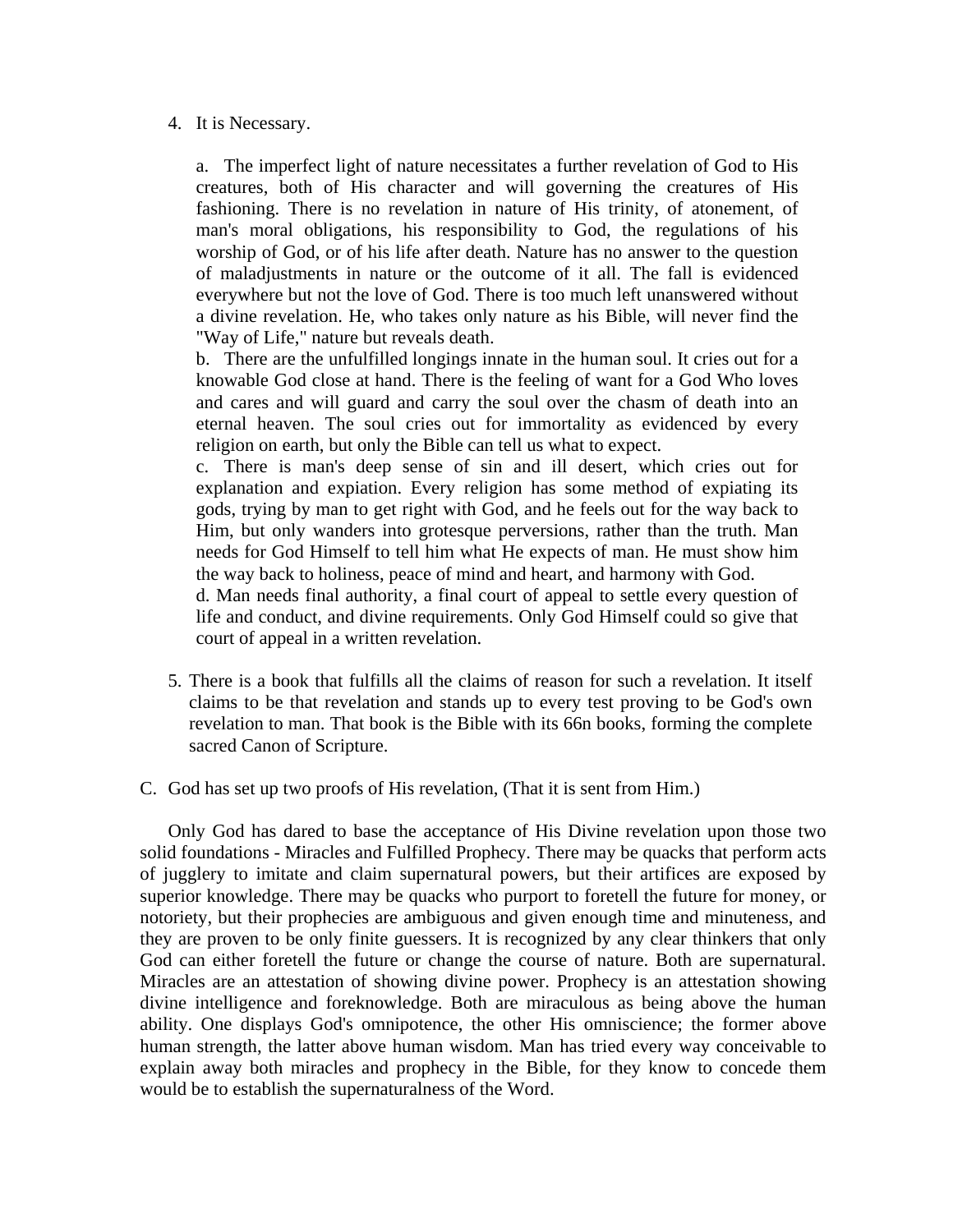1. Attested miracles prove the divine source of the Word of God. Man has had a downright repugnance to accepting miracles. This repugnance seems to arise out of a desire to do away with the Divine Authorship of the Bible. To admit the miraculous is to admit the finger of God in its inspiration. On the one hand, has raised the infidelity which merely denies the miraculous without explanation. Hume is the classical example of sophistry without argument, He said, "A miracle supported by human testimony is more properly a subject of derision than of argument... A miracle is a violation (sic) of the laws of nature; and as a firm and unalterable experience has established these laws, the proof against a miracle, from the very nature of the fact, is as entire as any argument from experience can possibly be imagined...A miracle, therefore, however attested, can never be rendered credible, even in the lowest degree."

a. How definition of a miracle is wrong -- "A violation of the laws of nature." The laws of nature are but the method by which God is working, expressions of His will. A miracle would be but a different expression of His will without any violence done to nature.

b. This repudiates all historical and scientific data, which we ourselves have not experienced but believe on the basis of evidence and witnesses. All the characters of history are believed to have existed on the basis of credible witnesses, so with the vast array of medical and scientific data, one cannot in a lifetime himself perform all the intricate experiments necessary to any scientific investigation, but he is not afraid to accept another's works.

 2. Then, on the other hand, there are the rationalists and modernists who wish to keep enough of the Bible to fill the pulpit and bury folks but wish to leave out the supernatural. They try to explain away the miracles.

a. One method is, "by much telling and over distances of time, common happenings have grown into the miraculous."

b. Again, "Christ's miracles were not miracles at all but great medical skill (where did He get that kind of skill? Our modern doctors would like to learn it) and sometimes the results of accident or good fortune. Christ only knew more of the laws of nature - like going to a Hottentot with modern science.

c. Another explanation (?), "The disciples imagined a miraculous Christ and clothed Him with the glory of their imagination." (Note the picture of the defeated disciples.)

 First, as to the impossibility of a miracle; it is strange that man should arrogate unto himself such omniscience as to say what God could never do. The One Who made the laws of nature could do anything with them. I raise my hand and do not "violate the laws of nature;" personality merely supersedes that law with another law of life. Is it impossible for God to do the same? Let us illustrate: A mechanic devises an intricate machine. He completes it as perfect as human ingenuity permits. Nothing can be added; it fulfills perfectly, uniformly his will. The maker of it wouldn't think of interfering with it since no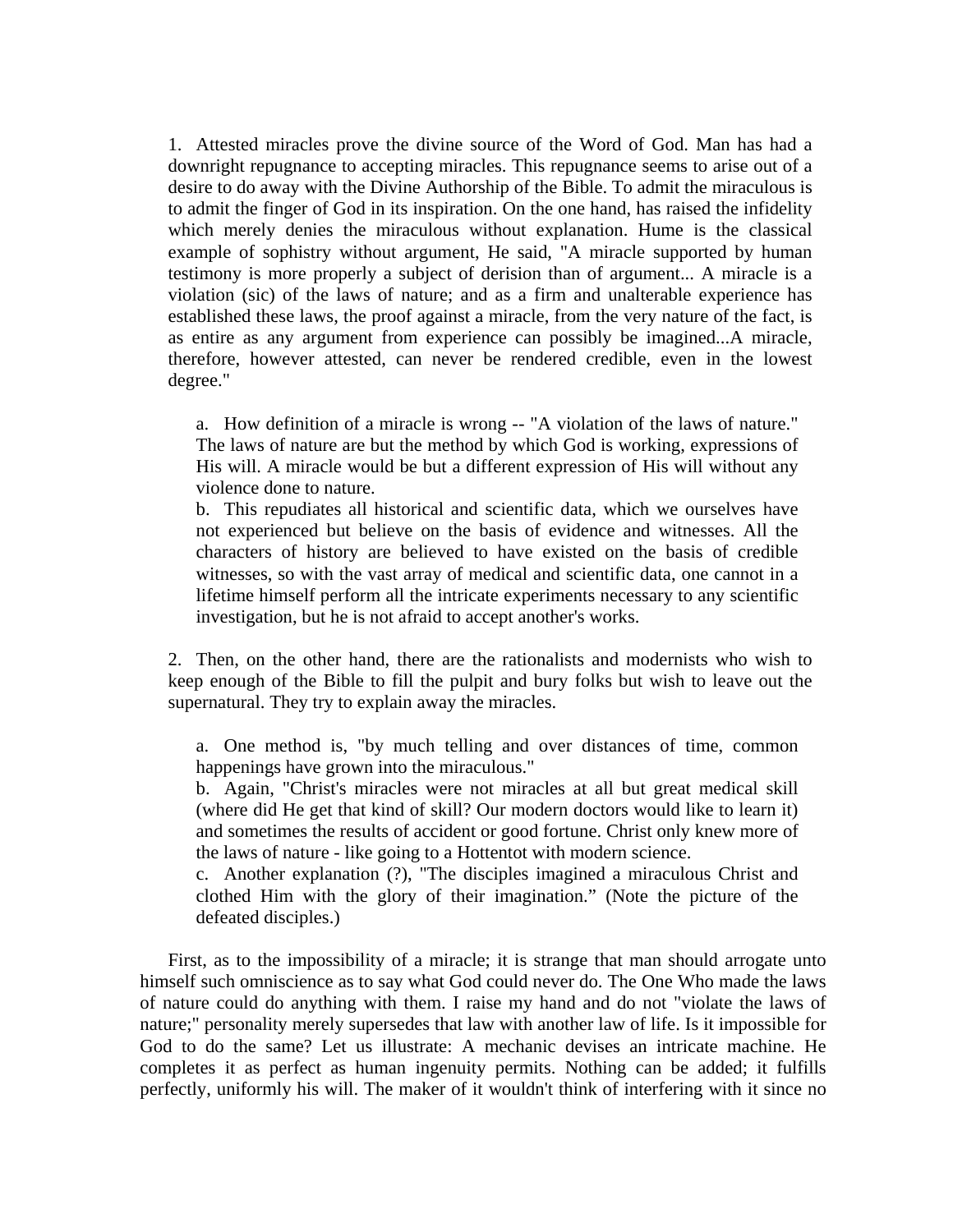improvement can be made, since it is endangered by the machine, and simply stopping or changing it for a few minutes would save the life. What would you think of the inventor if his admiration of his machine so overpowered him that he refused to change it even for a minute to save someone's life? What of God, then? He is so accused by the so-called lovers of nature; millions of souls needing His message and help, yet they say God wouldn't alter a hairsbreadth the laws of nature. Who is God, nature or nature's God? The God Who knows the end from the beginning foresaw the very miracles or changes He would someday make.

We could go into a deep study here of the credibility of the witnesses, but that belongs to the province of Christian evidences. If a man were to come bearing a message he claimed was from God, the very natural thing we would expect is supernatural verification. Look at the time when Jesus came. Israel had wandered far from God; God would send His Son. "Surely they will reverence Him." How was man to know it was the Messiah, by the two credentials: Miracles and Prophecy? Like Samuel foretelling the destruction of Eli's two sons; when fulfilled, they said, "The Lord is with him;" So Nicodemus of the Christ, "We know Thou art a teacher sent from God, for no man can do these miracles unless God be with him." The enemies of Christ attested His works, "When Messiah comes, will He do more miracles than this Man?" "That a notable miracle has been done we cannot deny." Talmud acknowledges them but ascribes them to Beelzebub. Note again how Jesus was willing to rely wholly upon the miracles - John 5:36; also see John 10:25-26, 37-38. Note when the two disciples of John came to Jesus to ask if He were the one who should come or were they to look for another, the answer was His works - Luke 7:22. Note His woes upon Chroazin, Bethsaida, etc. for not accepting His works - Matthew 11:21-22. Paul bases our faith and all hope, too, upon the veracity of the miracle of Christ's resurrection - I Corinthians 15:12-20. Cf. in relation to this, Romans 1:4. Illustration - Like the time Moses was asked of God to deliver Israel; he was afraid they wouldn't accept him as God's messenger. God gave him three miraculous signs.

 Let us close with a definition of a miracle; what would you say a miracle was? A miracle is an event or effect contrary to the established constitution or order of things; a deviation from the known laws of nature, and effect above human or natural power, mostly performed as an attestation or some revealed message from God. A. T. Pierson - "A miracle is both a sign and a wonder." It must have both elements in it - if just one, it is not a miracle. Sunshine is a wonder but not a sign. The rainbow is a sign but not a wonder. We who are saved know the miraculous attestation of God to the truthfulness of His Word by its life giving power in our lives when we accepted its promises in Christ.

#### VII. Fulfilled Prophecy Attests the Messenger as Being Sent from God.

 Only God has dared to send a messenger with a prophecy of the future and rested His case upon its fulfillment. No other religion has dared it. Man must recognize that only God can foretell the future with accuracy. Note how strong the argument is when higher critics try to break its force by asserting Daniel was written after the prophesied things took place, for to admit a prior authorship was to accept inspiration, and that they would not do. Even Bolingbroke found it a hard pill to swallow. He couldn't break the force of the exact description of Isaiah 3 in relationship to Christ's death, so he was forced to say that Jesus brought on His own crucifixion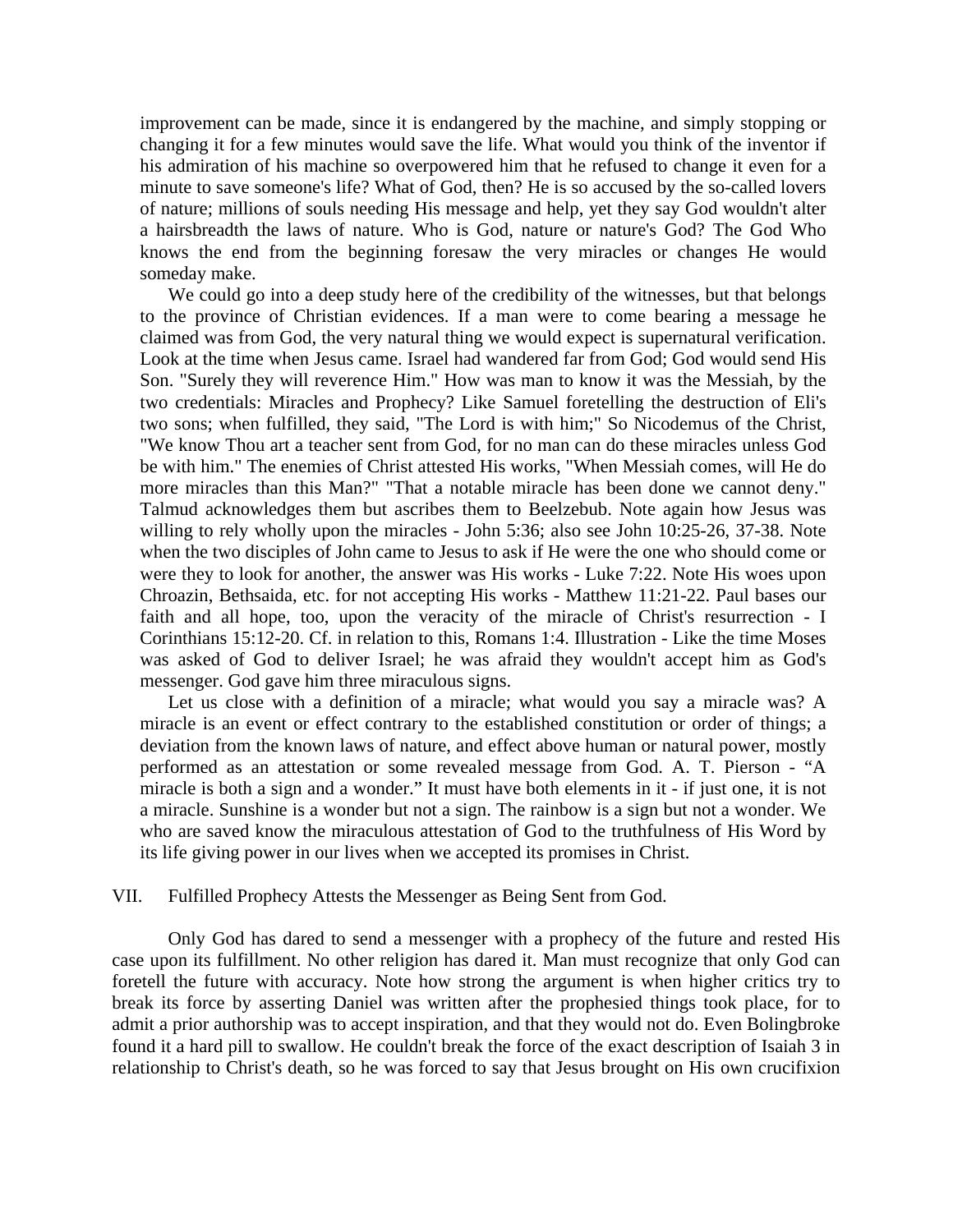by a series of preconcerted measures, merely to give the disciples who came after Him the triumph of the appeal to prophecy.

 We shall not take up here the fulfilled prophecies in Babylon, Tyre, Jerusalem, and in Jesus; for we do so in Christian evidences. We are only here referring to these seals. Here certainly as in few other ways its equal, the Bible proves its Divine origin, as it abounds in minute prophecies centuries before their fulfillment. Only God could do that. We shall just refer to the fact that God rests His case upon fulfilled prophecy. Note the first incident in Deuteronomy 18:20-22. Note In Isaiah 41:2l-24; 46:9-10 (and a number of places whore he taunts the idols for their ignorance of future things as well as helplessness.) Note Jeremiah 28:9. Note Jesus in John 5:37-39 gives one of the witnesses of His being sent from the Father the testimony of Scripture which told beforehand of His coming. And He said to His disciples, "I have told you beforehand so that when it is come to pass ye might believe." God has stated these all the way through the Bible. Here is one of the beautiful reasons for the study of prophecy. There is born in the heart a greater appreciation of the Bible as the very Word of God. When one reads the Word of prophecy concerning Israel from beginning to now, and then sees the minute fulfillment of each jot and tittle, the heart thrills to the accuracy of the Word and must acknowledge, "It must be the very Word of God."

#### VIII. A Consideration of the Canonicity

#### A. Definitions

 Canon - from the Greek kanon (reed or measuring rod); so the meaning, rule of life or doctrine. Every liberal art has a canon, as music, art, etc., which sets forth the principles and fundamentals of those subjects. The canon of Sacred Scriptures comprises the 66 books of the Old and the New Testaments which, being inspired of God, constitute the infallible rule of faith and practice of the Christian Church and the individual believer.

 Canon is only applied to the whole Bible; Canonicity to the books of the Bible. Canonicity then of any Book of the Bible means its right to a place in the canon of Scriptures. The 66 books now comprising the Bible were not the only books which either claimed inspiration or had that claim made for them. Why then just these 66 books? What about the "Book of Enoch," the Apocrypha (the 14 books between Matthew and the last book of the Old Testament, Malachi), and all the epistles written in the early church, plus the "Gospel of the Infancy?" There must be some law of canonicity, therefore, which determined the right of any book to a place in the sacred canon, especially the Now Testament. For the Old Testament was in the form we now have, over 200 years before Christ and used by Him without further additions, subtractions, or corrections.

B. The law of canonicity for the Old Testament

 To have a place in the Old Testament, a book must have been written, edited, or endorsed by a prophet. There has been warfare raging over many of the books of the Old Testament, not in the camp of the saints, but in modern self-styled "higher criticism." They have set up arbitrary rules of criticism and assailed the Bible. For the Christian there is an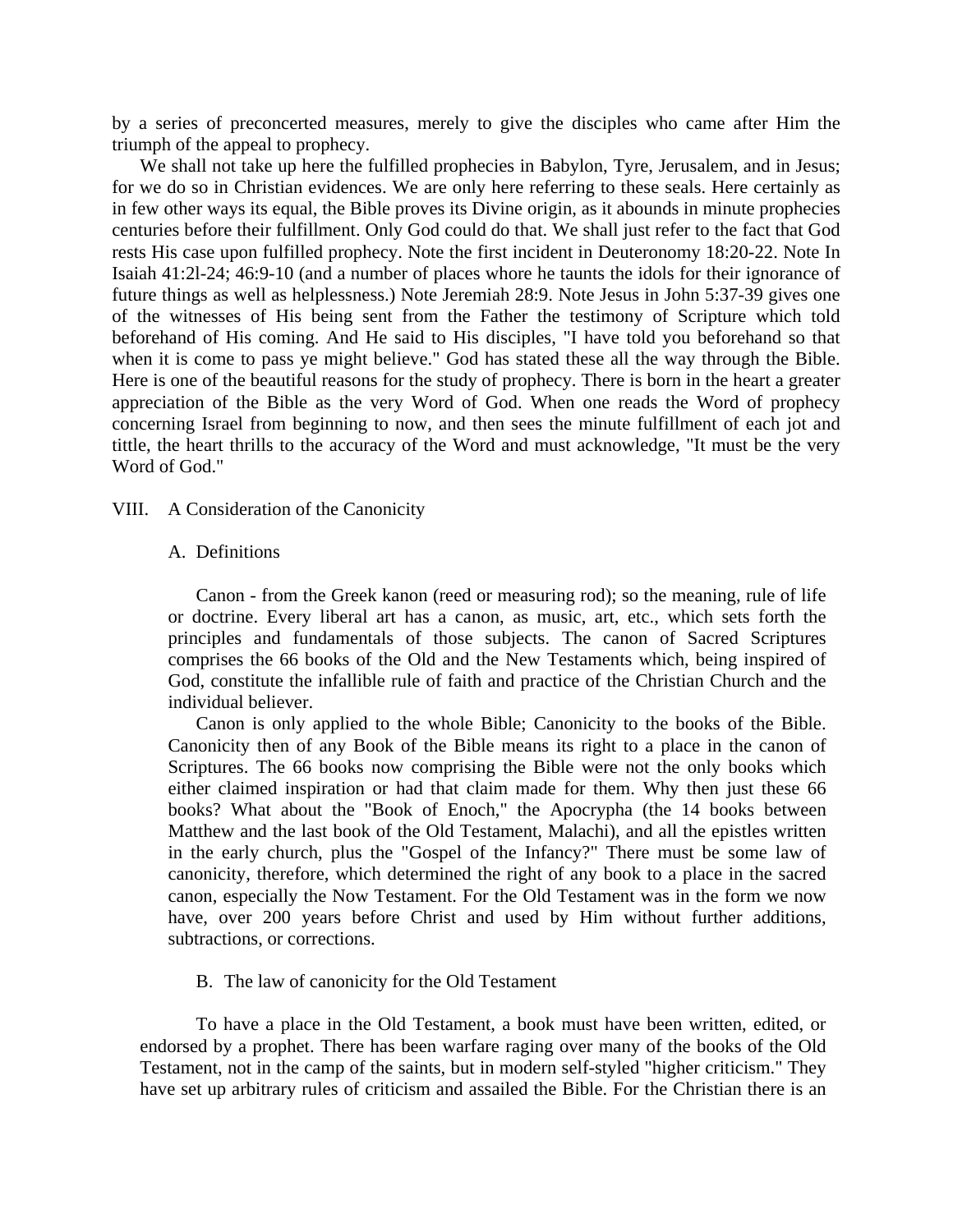infallible rule of canonicity for the entire Old Testament. Christ, the "Great Prophet," endorsed the Old Testament Scriptures and thus forever established their right to a place in the sacred Canon - Luke 24:27, 44; John 5:39. Here Christ divided the whole Old Testament into their three natural divisions: the Law, the Prophets, and the Psalms and approved them. Note -- "Expounded unto them in all the Scriptures the things concerning Himself." Note: if any of these books were forgeries, Christ, as the Son of God, would have known it; would He have let that forgery go undetected? John l4:2 - "If it were not so, I would have told you." See here that it was the common belief, both from Jewish tradition and the Old Testament, of a literal Heaven, as a literal city, a literal place as the Father's abode (Psalm 23:6). Now Christ said, "If it were not so, I would have told you."

 In fact, the very books most opposed by the critics are the very books Jesus quotes from as truth and therefore Scripture. Cf. On the mount of temptation - Matthew. 4:4; Cf. Deuteronomy 8:3; Matthew 4.:7, Cf. Deuteronomy 6:16; Matthew 4:10 Cf. Deuteronomy 6:13; Matthew 12:39-14, Cf. Jonah (as Jonah was three days and three nights....) There are to my count 262 direct quotations of the Old Testament in the New Testament, and 817 allusions to Old Testament events and characters, with 112 of those quotations to be found in the four Gospels. All the 66 books of the Bible are quoted in the New Testament but seven, namely, Obadiah, Song of Solomon, Esther, Ezra, and Nehemiah; these are books with no occasion for being quoted.

 Note: on the Apocryphal Books - The Apocrypha means "hidden" or "secret;'" there are between 11 to 16 of these books, according to various groups. Some accept some, some others. Commonly there are 14: namely, I and II Esdras, Tobit, Judith, Wisdom of Solomon, Ecclesiastes, Baruch, Song of Manassess, I, II, III and IV Maccabees; with some adding additions to Esther, Epistle of Jeremiah, History of Susanna. The most important of these give the history of the interval between Malachi and Matthew, the so-called 400 silent years. They give a good history of that period. The Jewish Greek scholars at Alexandria, Egypt, when translating the Old Testament into Greek for the Septuagint Version, included these books; but the Palestinian Jews never included them, hence they were not in the Scriptures Jesus used. The Catholic Church at the council of Trent, 1546, declared 11 of the books canonical, and they appear in the modern Catholic Bible. The Protestant Church has commonly agreed to reject their canonicity, only admitting their literary and historical value. Their reasons are:

- 1. Never quoted by Christ or alluded to by the Apostles.
- 2. Most early church fathers rejected them (even the Catholics).
- 3. They didn't appear in the ancient Hebrew Canon.

4. The internal evidence of inferior quality, as compared with the canonical hooks of the Bible.

 However, the primary reason, I believe, for their rejection for the place in the sacred Canon is the distinct prophecy found in the Old Testament that there would be no word nor prophet during that period; Cf. Amos 8:11 - No word; Micah 3:6 - No prophet; Jeremiah 13:16; all of these prophets prior to those 400 silent years.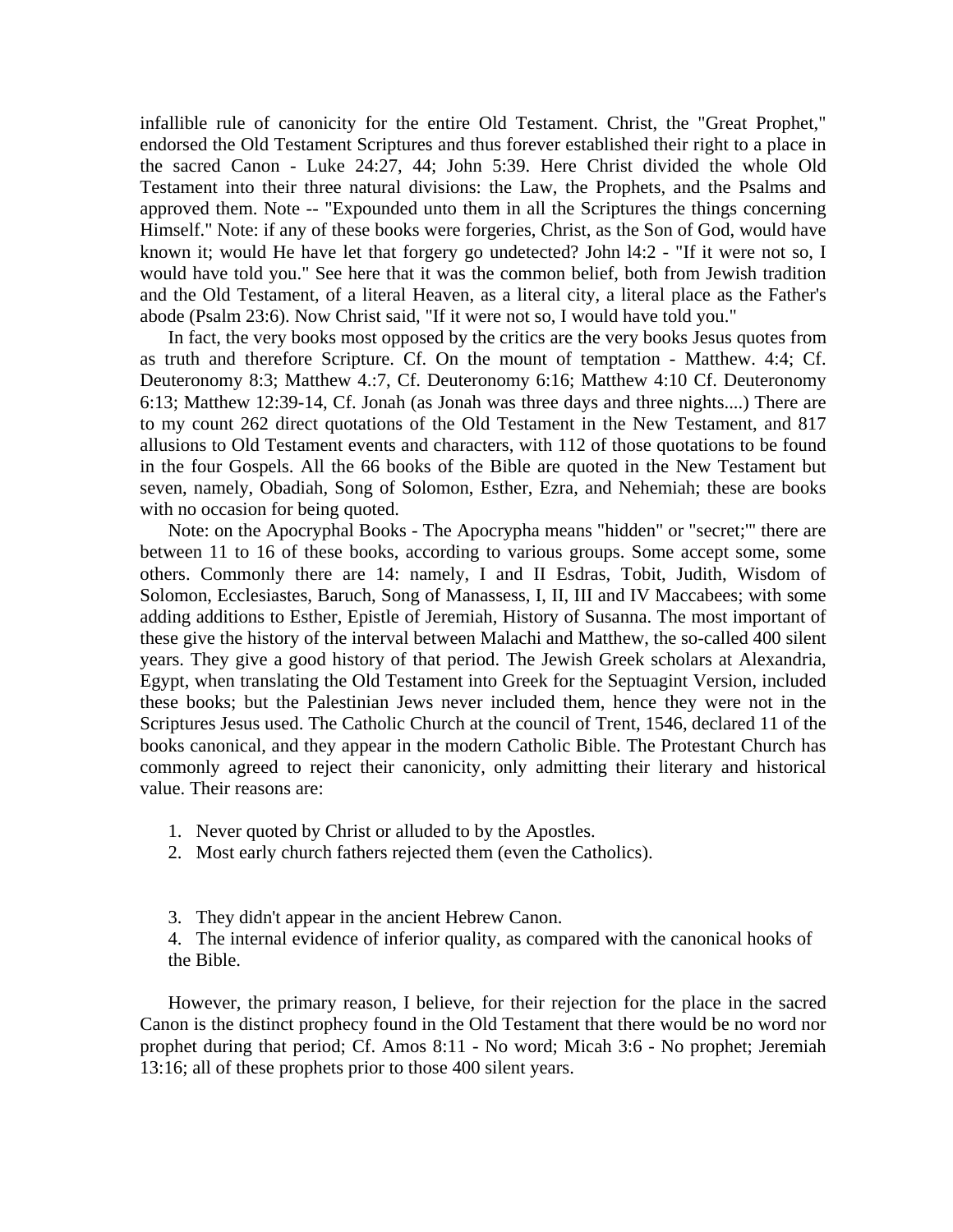Last of all: The Old Testament abounds in statements claiming inspiration and communication from God, such as `The Word of the Lord came unto...", "Thus saith the Lord," etc. None of these, however, are in the Apocryphal Books. An example would be the Decrees of the Episcopalian and Lutheran churches that are given them given them to be read so states, "for example of life and instruction in manner but not for the establishment of doctrine."

### C. The Law of Canonicity for the New Testament.

 To have a place in the New Testament, a book must have been written or endorsed by apostle or received as Divine authority in the Apostolic age. Thus, Mark was endorsed by Peter and, in truth, received most of his material, no doubt, from Peter. An Apostle was one who had seen Christ in the flesh. Paul, the unique apostle, saw Him in His glorified flesh. No church arbitrarily formed the Canon of the New Testament by decree. However, the Council of Laodicea in 363 A.D. did ratify the Canon as we now have it. Then it was only as it had already been accepted as the inspired library by the churches.

 The Canon of the New Testament was formed gradually under the providence of God and the supervision of the Holy Spirit to accept the genuine and reject the spurious. The very reason that some books were held in doubt until proven argues well for the care of the early church. These were seven books, namely Hebrews, James, I and II Peter, Jude and Revelation. The New Testament books were a circulating library in the early church and accepted as final authority to settle disputes on doctrine and practice.

D. The Method Used in Forming the Sacred Canon.

 As long as the prophets or apostles were alive and could, under the same inspiration of God, tell what was inspired and what was not, there was no need of a canon of sacred Scriptures. They knew the inspired, writings from the non-inspired. With their death, however, inspiration ceased, and the need arose to discern the inspired from the noninspired. With the arising of the need for the Canon, it is interesting to note, the Holy Spirit superintended the compilation of the sacred Canon. The question arises, "How was this compilation accomplished?"

## 1. The Old Testament Canon.

 The compilation of the canon of the Old Testament took almost 1,500 years, from Moses to the postexilian prophets (those who wrote after the Babylonish captivity). During the wilderness wanderings, some of the writings of Moses were kept in the Ark of the Covenant (Deuteronomy 31:9, 26). When Solomon had finished the Temple on Mount Moriah in Jerusalem, he put in it all the earlier books (II Kings 22:8; Isaiah 34:l6) and added to them all of his own writings that were inspired of God, both poetic and prophetic. After Solomon and the division of the Kingdom under Rehoboam, there followed a long line of prophets, that flourished before the destruction of the temple. Some of the Minor Prophets wrote after the Babylonish captivity and the return of the captives, such as Zechariah and Haggai. Fifty years after the rebuilding of the temple, Ezra, the Great Scribe,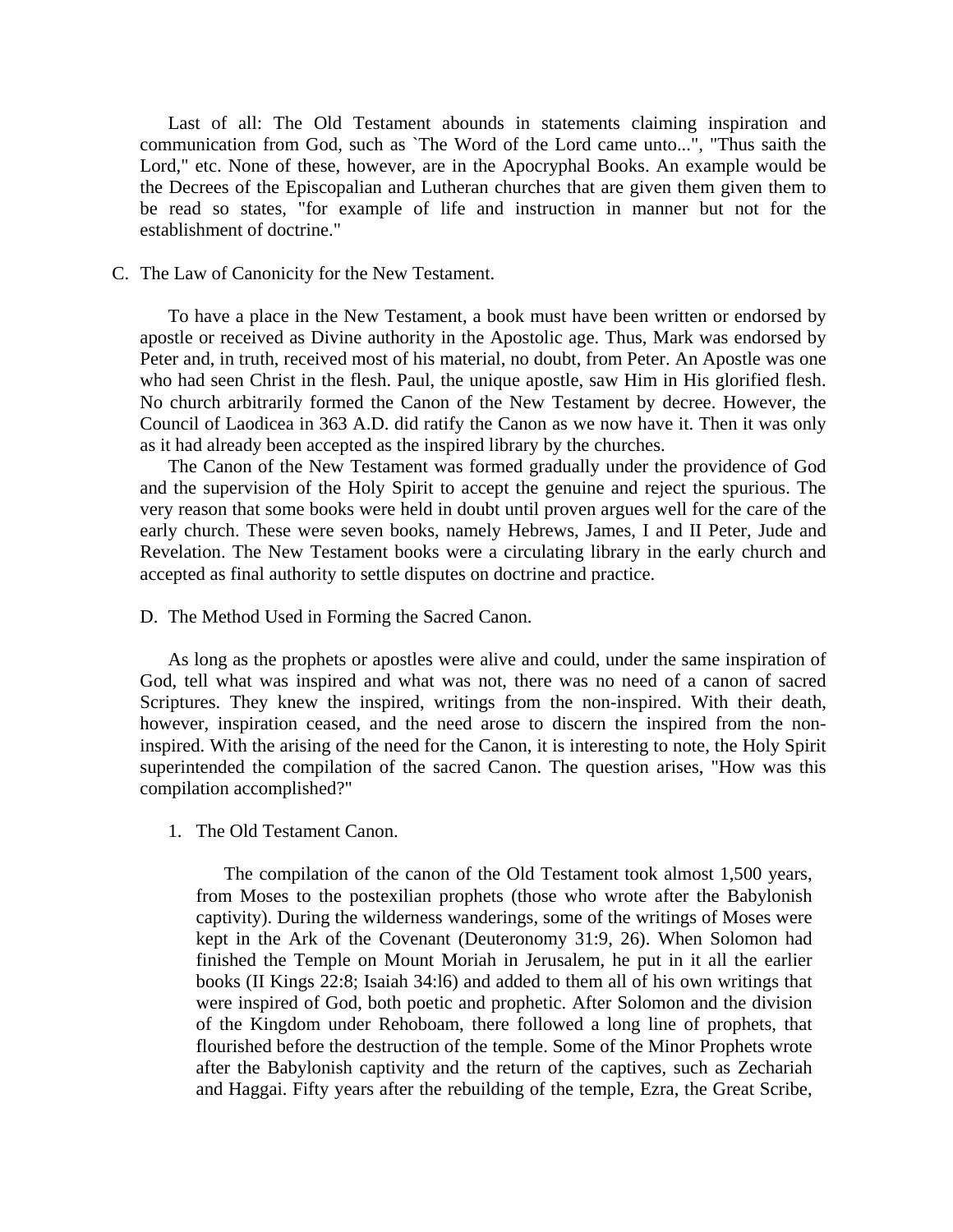collected and edited all the sacred writings of the Old Testament (Nehemiah 8:2, 3, 14) with the addition of Ezra and Nehemiah. To Ezra primarily belonged the great task of the compilation of all the sacred writings of the Old Testament into the sacred Canon. According to ancient Jewish writings, Ezra was helped by the Great Synagogue, composed of Ezra, Nehemiah, Haggai, Zechariah, and Malachi (all inspired prophets). This Canon was the one referred to by our Lord when He spoke of "all the Scriptures" (John 5:39); and referred to by Christ as one integral whole as "The Scriptures" (Matthew 21:42; 22:29). We can see the same hand of God in the preservation and compilation of the Canon of Old Testament Scriptures over more than a thousand years that prevailed upon receipt of the message.

#### 2. The New Testament Canon

 It was a considerable time after the Ascension of our Lord before any of the books of the New Testament were written. As long as the Apostles, who walked with Jesus, were alive and could give their oral account of His deeds and life, there was not so great a need for a written Gospel. Representatives of the Apostles carried this oral Gospel message throughout the churches. When the time for the removal of these apostles approached, the need for a permanent record became apparent, Luke 1:1-4. Two of the four Gospels were written by apostles themselves and two by associates of the apostles.

 Another kind of inspired method of writings had now come into existence; the necessary absence of the founders of the churches for further instructions to churches, encouragements, and correction. All the churches felt the authority of the apostles, and matters of the moment required their inspired utterances. These epistles finally were circulated among the churches and exchanged (I Thessalonians 5:27; Colossians 4:16). Each church gathered copies of these epistles and Gospels into sacred libraries, accepted by them as inspired of God. Twenty of the now twenty-seven were accepted by all the early church as inspired, the other seven being accepted upon careful examination as to their genuineness.

 Finally, the Canon of the New Testament was ratified by a council of the churches at Laodicea 363 A.D. (before the corruption of the church under Constantine).

- E. Genuineness and Authenticity.
	- 1. Definitions

a. The genuineness of any book in the sacred canon revolves around the question of authorship and the date of writing. Was that book written by the man or men ascribed to it at the time approximately to which it is assigned?

b. The authenticity of any book of the sacred canon has to deal with the contents of the book in question. Has the text been altered, or does the author deal truthfully with the matter in hand?

 The opposite of genuineness in any book is spurious or forgery; the opposite of authenticity is corrupted text. Much work toward establishing the genuineness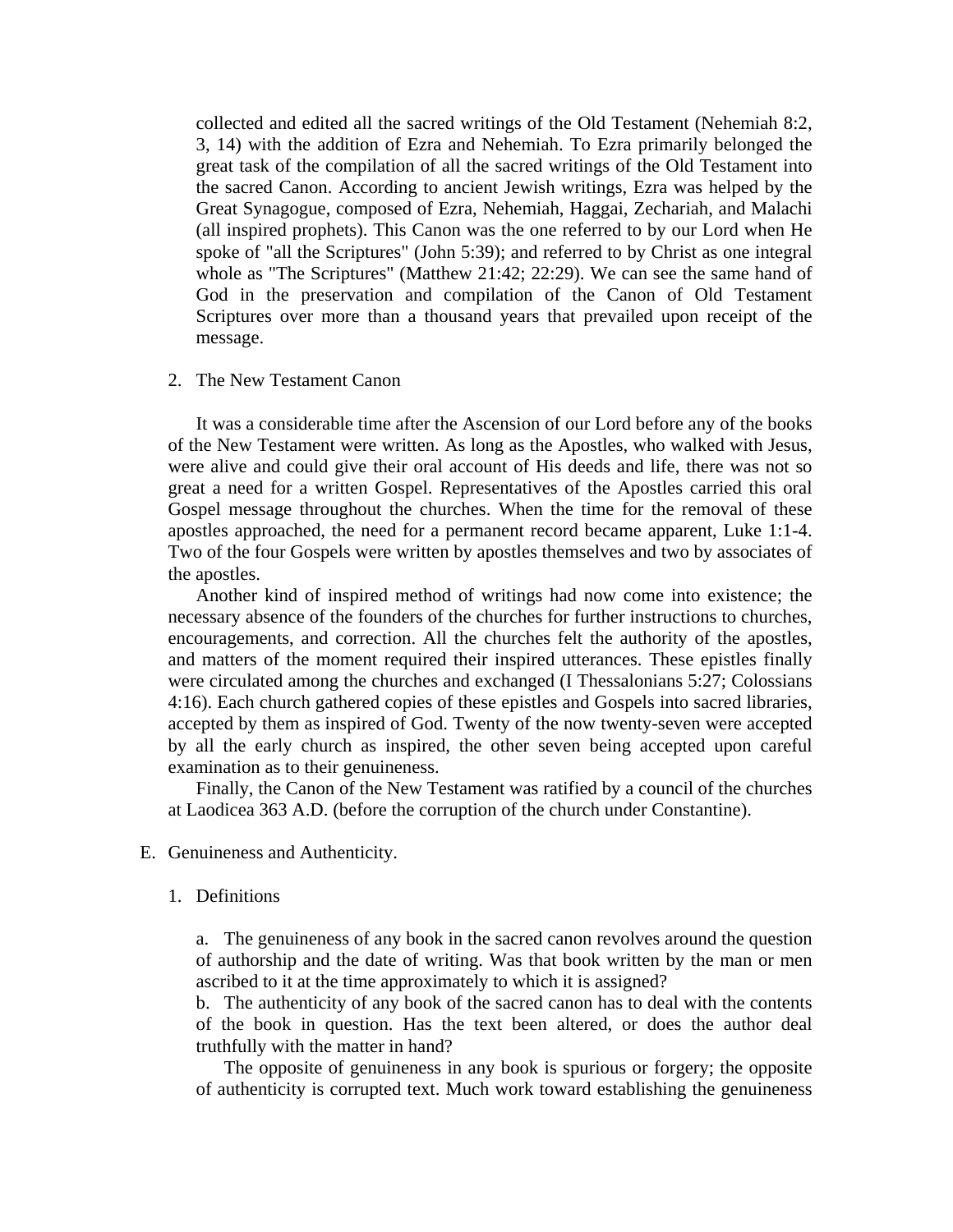of the books of the Bible and authenticity has been accomplished by the findings of hundreds of ancient manuscripts. Dr. William Evans in *Book of Books* lists two primary reasons for the question raised by many as to the genuineness and authenticity of the Bible.

1.) Lack of harmony between the Bible and science. Here are stated the number of accommodations to human language and idioms of speech, such as the rising and setting of the sun, and the dew descending from heaven; but we still use those idioms of speech. How useless for the Bible to use scientific language to tell its story of redemption; it would go out of date as the scientific books do. It is written in the universal language of all peoples and times and places. It isn't written as a scientific treatise, but its primary object is the teaching of spiritual truths, and nowhere else does it outrage scientific discovery. As Galileo said, "The Bible doesn't tell us how the heavens go, but how to go to heaven." Jesus knew, as the Son of God, the Creator of the universe, every secret of science, but He nowhere sought in His lifetime here on earth to clear up the ignorance then so widespread concerning science. Where the Bible does deliberately enter the realm of science and makes a scientific statement, there is never any contradiction to true science.

2.) So-called discrepancies in numbers in the Bible, and so-called contradictions between the two or more writers in the Bible. A lot of these are like the critic and atheist who condemned the statement of Moses carrying the Ark for forty years in the wilderness. He said, "I have read the description of that Ark in Genesis, 350 foot long and 50 foot wide, made by Noah; and how could the Israelites carry that ark for forty years on their shoulders?" Many of the so-called discrepancies hailed by the haters of the Bible and its message of redemption arise from pure unadulterated ignorance just like that; they can't see that there were two arks. One of these fellows criticized the statement in Leviticus 11:21-22, saying that the Bible taught that the locust had only four legs. He wasn't reading close enough to read the statement, "Which have legs above their feet, to leap withal upon the earth." They can't allow for any growth in Israel. If there is a number given of them in one places, then another number in another place, they cry "Discrepancy." They forgot the plagues among them, as well as natural births, and deaths.

2. The Genuineness and authenticity of the Old Testament.

 This, like the canonicity of the books of the Bible, is settled by Christ - Luke 24:27, 44; as when He quoted Daniel as being written by Daniel - Matthew 24:15 or Isaiah --Matt. 8:17. Here He answers the critics who claim a "Dutero-Isaiah," or two writers for Isaiah, for He ascribes to the same Isaiah the writing of the 53rd chapter (also Luke 4:17). Such may also be said for the authenticity of the Old Testament; Christ quotes from it as being true prophecy fulfilled in Himself.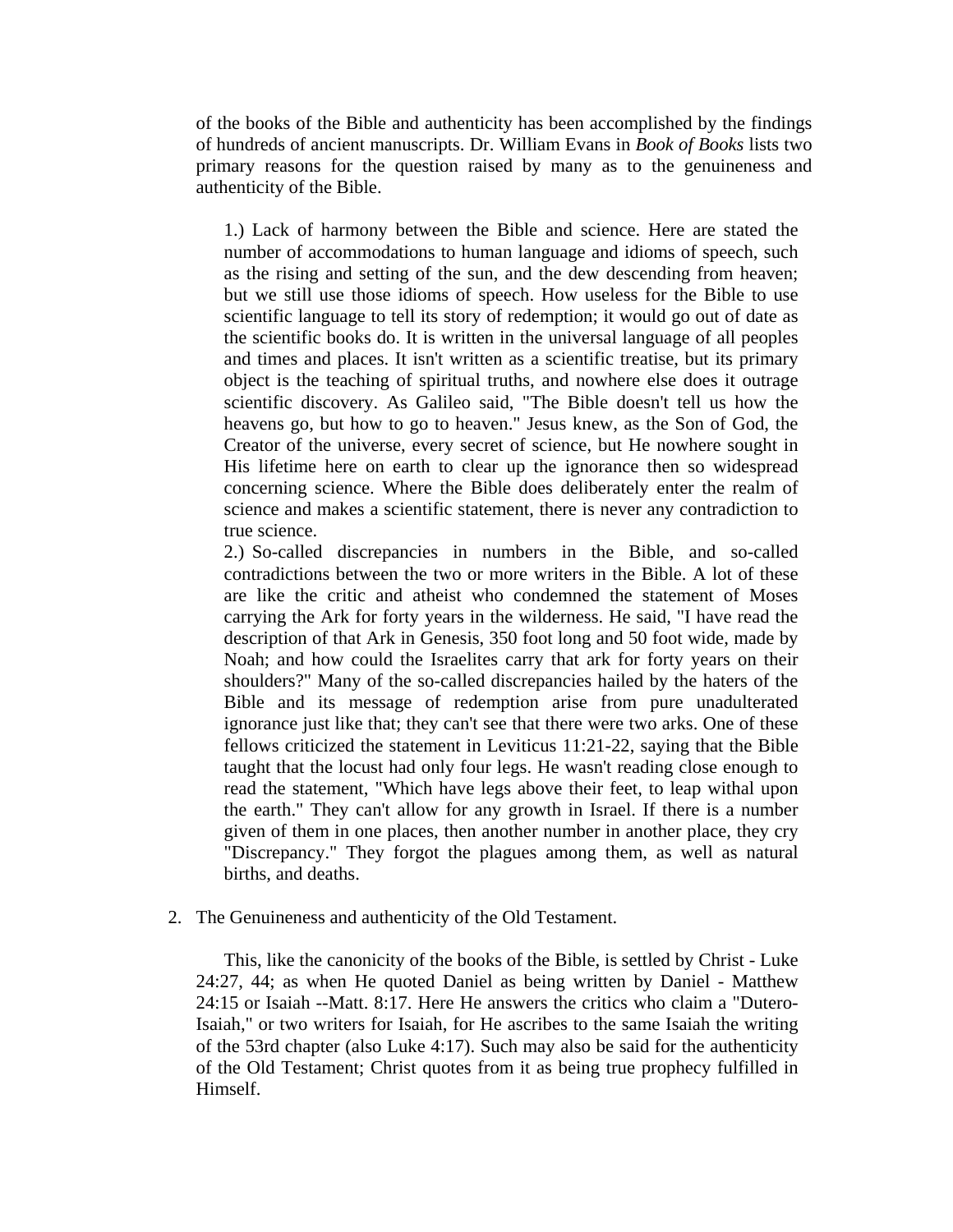3. The Genuineness and Authenticity of the New Testament. This may be based upon both external and internal evidences.

a. Internal Evidences. This may be based upon:

1.) The style of each book indelibly bears the stamp of its author. For illustration, given the proof of any book being the epistle of Paul, from that style we can see the imprint of his authorship on all the other writings accredited to him.

2.) Language, showing the date primarily of the writing.

3.) Contemporary history, which is accidental to the text but is referred to by the writer, setting the time, mentioning of places and secular characters who then ruled over the provinces or kingdoms then flourishing. The enlargement of these proofs does not belong to the province of our course.

4.) The character of the writers - Competent, upright, not enthusiasts and fanatics.

b. External Evidences.

 This argument follows the line of early acceptance by the church of the books as genuine and authentic and the many manuscripts now discovered which substantiate the text we now have as uncorrupted.

1.) The church accepted as genuine and authentic the New Testament as we now have it, just a little over 100 years after the death of the last apostle of our Lord, John. That was not enough time for corruption of the original text.

2.) Parallel with this evidence is the fact that the early church fathers quoted from all of the New Testament writers, using their writings for the Scriptures. We have enough of the writings of the early church fathers so, that from their quotations alone, should the New Testament be destroyed, it could be reproduced almost in total. Illustration: Thomas Cooper spoke before a luncheon of scholars. He asked, "If the New Testament were destroyed and every copy lost by the end of the third century, could it be collected again from the writings of the early church fathers?" Two months later Sir David Dalrymple was interviewed by one who was there at that dinner. He pointed to a table of books and said, "Look at those books. You remember the question about the New Testament and the fathers? It aroused my curiosity. I possessed all of the existing works of the fathers of the second and third century. I commenced to search, and up to this time I have found the entire Now Testament except eleven verses." (William Evans)

3.) Ancient versions, such as the Syriac, called the "Peshito," which means the true or literal translation, contains the whole Old Testament and most of the New in the Aramaic. This was the language Jesus used. It doesn't have II and III John, II Peter, Jude and Revelation. Then there was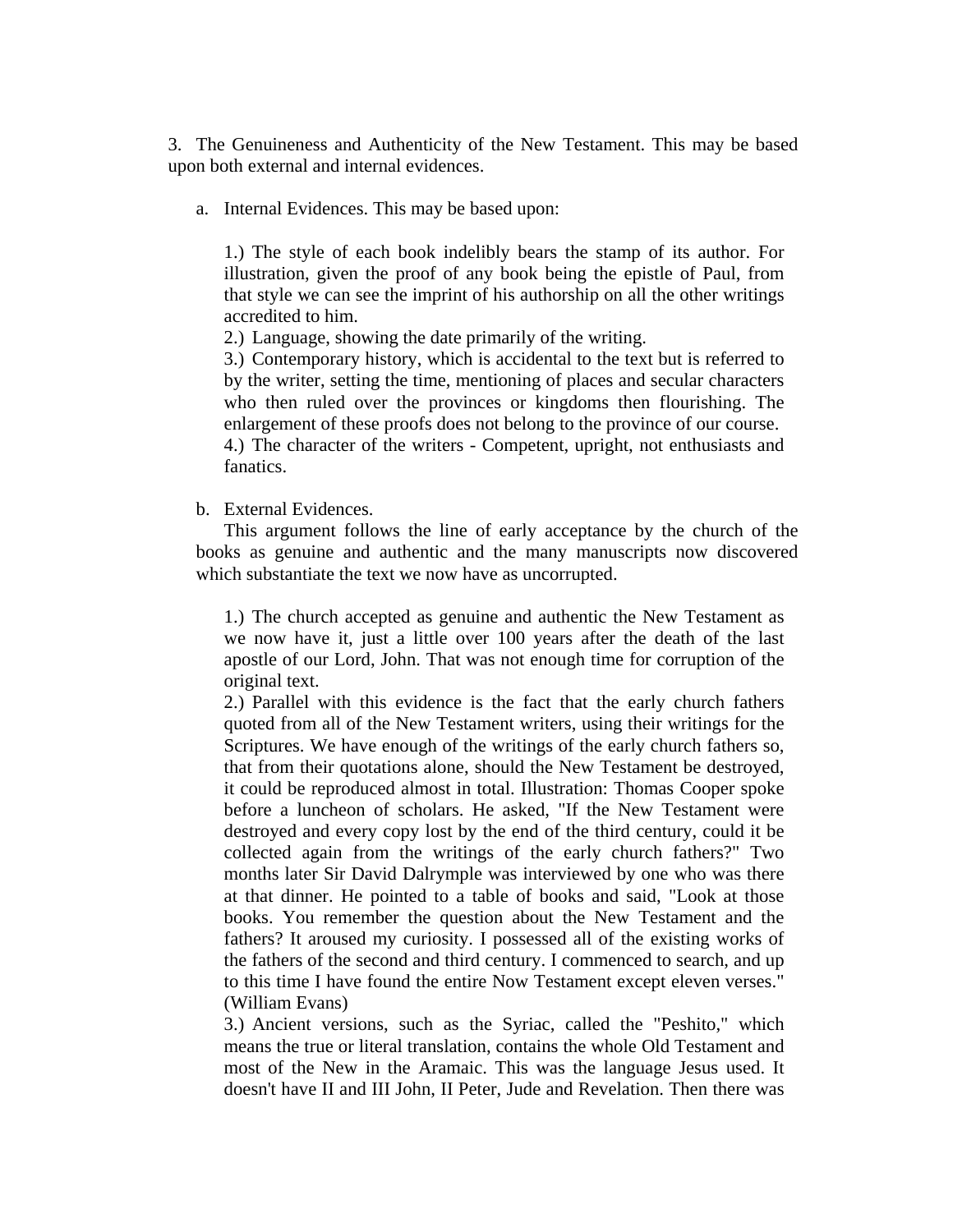the Vulgate by Jerome about 170 A.D. It has the entire Bible except Hebrews, James, and II Peter. This was used by the Catholic Church for over 1,000 years, preserved in its original form.

4.) Ancient manuscripts. The three greatest are:

a.) The Codex Sinaiticus, a codex of the Greek Bible of the fourth century. It was bought in 1933 by Britain from Russia for half a million dollars.

b.) The Codex Alexandrinus, fifth century. It is the whole Greek Bible except forty lost leaves.

c.) Codex Vaticanus, probably fourth century. It is a Greek manuscript. Scholars accept as genuine any classical writing of an ancient as the proof of ten or a few more ancient manuscripts. Then what of the Scriptures, which have over 2,000 manuscripts?

4. There is one more consideration. It has to do with the integrity of the New Testament text, or the authenticity. The integrity has to do with the preservation of the text in pure form. Has the subject matter been transmitted down to us without alterations affecting the meaning? Is our Bible today authentic? Is the text the same? A book may be given by inspiration as an infallible message from God, but if it could be so altered as to ruin or even reverse the message; its trustworthiness would be destroyed. Many of the higher critics and haters of the Bible have seen the force of this argument and have used it at the first, but after any learned discussion have had to abandon this field of antagonism. The more learned the less one will use this branch of combat.

 We cannot go into the minute details required here, for it belongs to the field of Textual or Biblical criticism. Most of the variations in copying the original have come from the fact of hand transcribing before the invention of the printing press. The press can turn out millions of copies exactly like the original copy so that with proof reading, etc., the first type can be corrected until perfect, then all prints will remain static. This wasn't true before 1438; with the invention of movable type, and the printing of the first book, a Latin Bible, printed at Mentz by Gutenberg (inventor of printing) and Faust. Still 18 volumes have been preserved, some selling for as high as \$19,000.

 Hand copying was liable to much error, through weariness as he laboriously transcribed the complicated letters. You can see the warning of John in Revelation against adding or subtracting from Revelation. The number of variations in the New Testament texts of all 2,000 manuscripts is 120,000. It is this number that is used rather than any argument from them by atheists to slander the Bible and say, "You do not even have the Bible as given." Let us consider, though, the character of these variations - "At first the student is startled by the number 120,000 variations. As they are studied, however, it is found that only about 1,000th part of them have any material bearing on the meaning of the text in question." (Dr. Hort)

 The greatest variation is in Greek orthography. The most fruitful is the putting in or omission of words not affecting the text, the choice of one synonym above another or the Greek changing of words in the sentences. (The literal Greek text puts the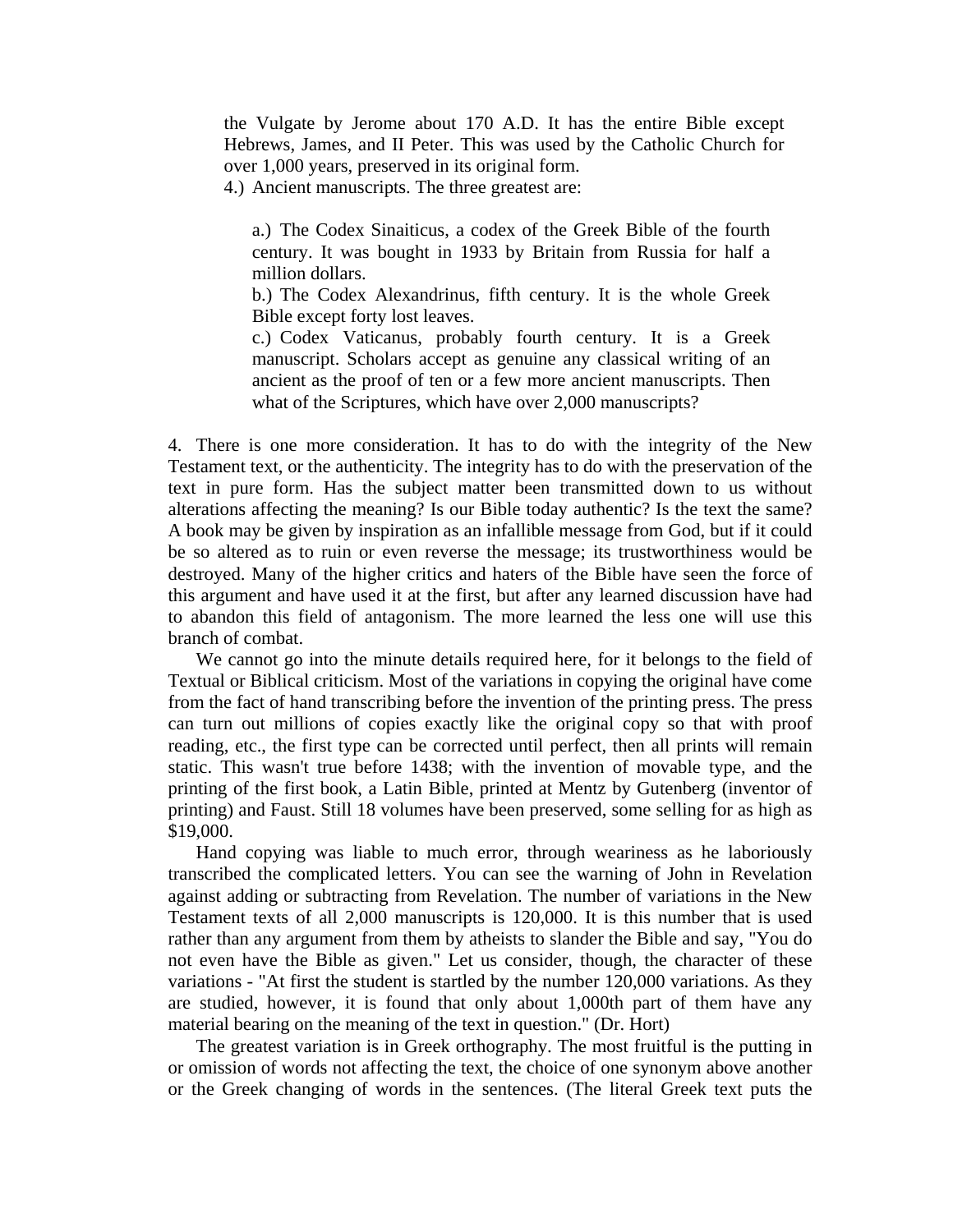words in a very awkward position to the modern mind). Any one of these three have no affect on the meaning of the text whatsoever. The power of the Holy Scriptures to save in the King James Version (which certainly isn't the best) is abundant proof of its integrity. Tregelles on Matthew 2 notes two variations - Not one affecting the text -- Note a few: Vs. 3 - "The King Herod" - "Herod the King;" "Jerusalem with Him" - "All Jerusalem with Him;" Vs. 4. - "Inquired from them where the Christ would be born"; just "inquired where." Of all the 120,000 so-called variations, all but the l000th part is of this nature, gathered from 2,000 manuscripts in five or six different languages arid over 1,200 years. Just to Illustrate, let me show you how the twentythird Psalm comes out after translating into Indian, then back into English to give you the idea of the difficulty many times in translating. But to boil these variations down further, Scrivener leaves 6,000 variations not of the first three mentioned; but of the 6,000, almost all of them with, but a matter of a few dozen, are differences in spelling, in the tense of the case, in number, in the presence or absence of the particles, or presence or absence of the definite article (the), the substitution of the proper name for the pronoun used in other manuscripts in supplying words and phrases from the other evangelists to round out a narrative, etc. In 90 out of 100 cases these make no material alteration in the sentences.

 In the very few cases where any case can be made out of interpolation or corruption of the text, there is still learned discussion among the textual critics. Let us illustrate how many times the marginal note of the original transcriber may be inserted by a latter copyist. Acts 8:37 - This whole verse, according to the most all ancient manuscripts, is an interpolation, but it is the clear teaching of Romans 10:9- 10; and Mark 16:16, that a confession of faith in Jesus Christ was a prerequisite to baptism; that the interpolation is not misleading or doctrinally wrong. There are a few like this verse. There are but three long passages ever held in doubt because they were omitted by many manuscripts--John 5:4 - Troubling of the waters. The last twelve verses of Mark and the woman taken in adultery in John's Gospel are also questioned. These are all in keeping with the rest of the Bible text - not out of harmony - not contradictory, and most of the critics still hold to their integrity. Doctor Hort, no mean authority: "There is no doubt we have the original perfectly preserved. See the superintending hand of the Holy Spirit in the preservation as well as inspiration."

#### IX. Inspiration

 A. Definition: The word "Inspiration' as used in II Timothy 3:16 -- "All Scripture is given by inspiration of God" -- is taken from two Greek words: Theos, meaning God, and pnein, meaning to breathe, hence the literal meaning of inspiration is "God-breathed." All Scripture is "God-breathed." Our English word "inspire" has the opposite meaning of expire; inspire is to in-breathe, and expire, out-breathe. We speak by means of expiration, the breath blowing over the vocal cords giving sound. Inspiration, then, is the inbreathing of God in man, giving him God's message. This is the one statement of Scripture as to the method of Divine communication of God's message to man. God so inbreathed His Spirit of truth into selected men, enabling them to give forth without error His message.

 The other reference is found in II Peter 1:21 - "Holy men of God spake as they were moved by the Holy Ghost." The Rotherham Translation gives the more perfect sense of the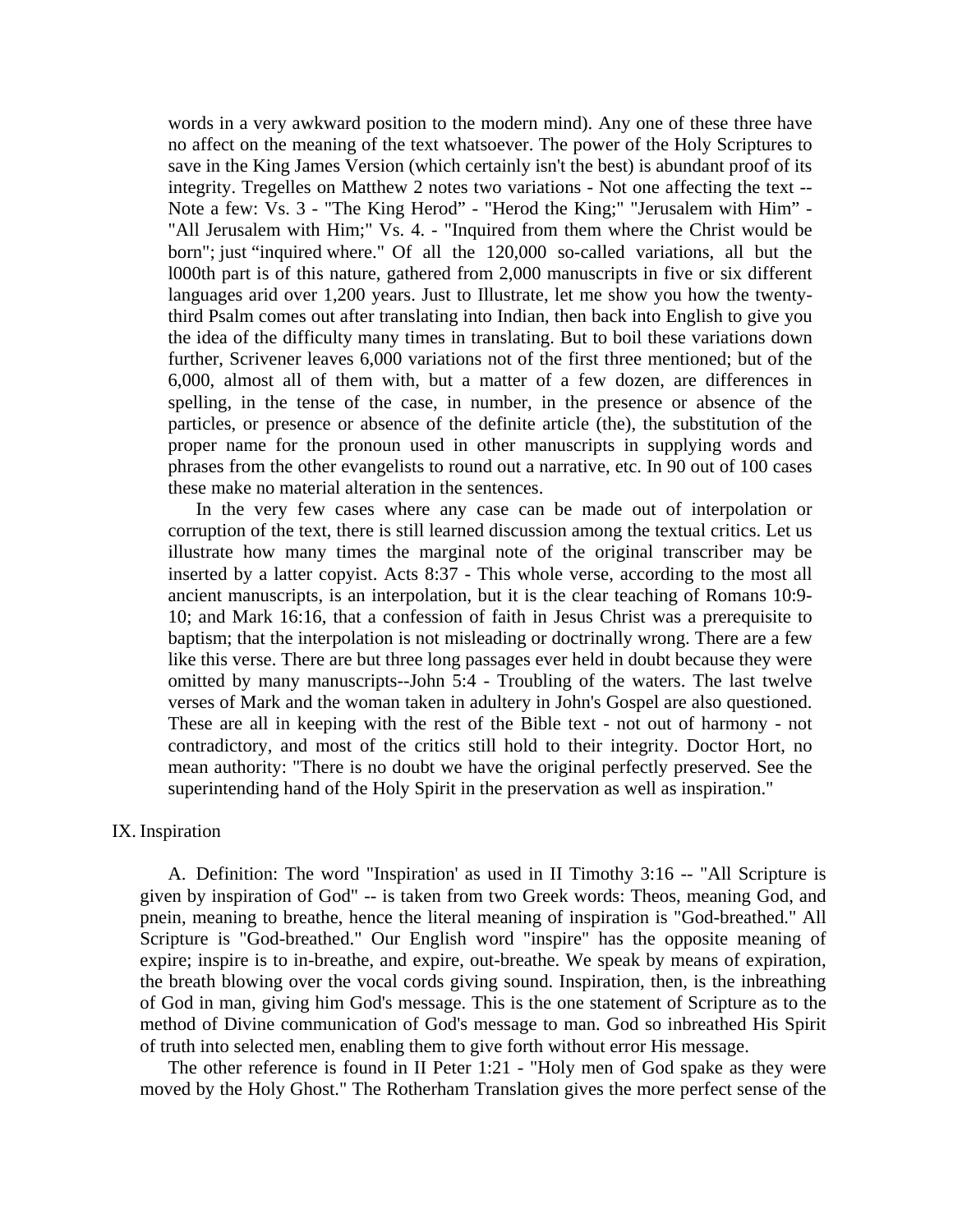original - "As by the Holy Spirit, they were being borne along spake holy men of God." The context declares that "Scripture came not by the will of man." Inspiration here may be seen to mean that holy men were carried along of the Holy Spirit as they have the God inbreathed message. Here is the full meaning of inspiration. This enabled them to speak without error or write without error. The definition given earlier in the study of Bibliology applies here: "Inspiration is that Divine influence which renders a speaker, or writer, infallible in the communication of truth."

### B. Theories of inspiration

 Not only has there been controversy as to the fact of the inspiration of the Bible but also as to the method of inspiration. Here again, there is an attempt to nullify the power and message of the Scriptures by denying to them the infallibility of full Inspiration. By many false theories of Inspiration they try to make the Word of none effect. Lowering the meaning of inspiration is but to bring it down to the level of human literature and adds the difficulty of explaining its high moral tone and sweeping influence. We will briefly note some of these theories:

1. The Intuitional or Natural Inspiration Theory.

 This theory exalts the intuitional consciousness in man which he possesses of the idea of God. It would rank the writers of the sacred Scriptures as merely possessing genius. This genius is admitted as of a high order and more or less permanent form, but by no means admitted as supernatural. The Unitarians hold to this theory and, in greater or lesser degree, so do modernistic thinkers who object to the supernatural element in Revelation. This theory grants to the writers of the Bible the possession of genius in matters of morals, ethics, and religion, only the same inspiration as that possessed by the writers of great literature of all ages. They exceeded the common run of writers in art, poetry, and philosophy; so these writers exceeded the other writers in matters pertaining to religion. Whether they wrote under any special influence of God or not is not conceded. They see no mysterious operation of the Spirit of God in the writing of the Bible. This theory ranks the sacred Scriptures on a par with all the other writings of genius through the ages, no matter the moral or immoral tone of those writings, no matter the subject matter nor the influence. It says was Paul inspired? Surely, but so was Milton. Was Peter inspired? Surely, but so was Shakespeare, Not only was John inspired, but so were Confucious and Mohammed."

 How can any lover of truth accept such a theory of inspiration? It is so untrue to the claims of the writers of the Bible, who recognized the operation of God in their message. Where could the Scriptures ever constitute any court of authority when its writers would be liable to the same errors and uncertainty as all the writings of human genius? The tide of human knowledge concerning God and His will, instead of being raised by the Bible, should be left at the same low level that they found it. Can a thinking man read the writings of any age that saw no influence of God even approaching inspiration and then change to the Scriptures without seeing any difference? As William Evans remarks, "The difference is not one of degree but of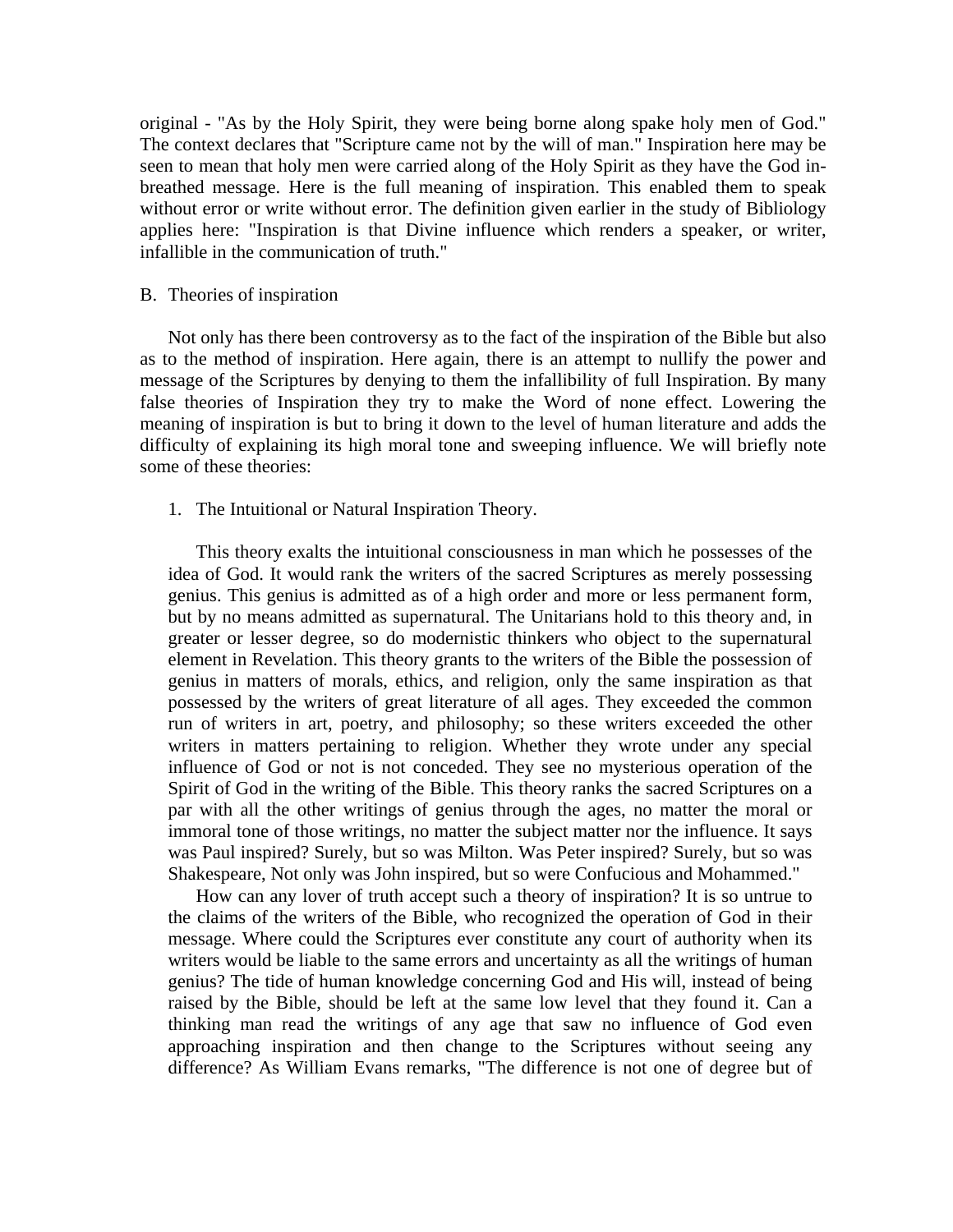kind. The Bible not merely ascends to a loftier outlook in the same human dwelling but ascends to a new region altogether."

 There is no power or conviction in such a theory of inspiration. It lays no compelling 'must' to its precepts or certainty to its prophecies. There is no authority, nothing that binds the soul. That writer's opinion may be no greater than my own. I catch intuitional perceptions of truth which shine upon the soul like a clear sunrise, but there is no knowledge as the writers of the sacred Scriptures had, that "Thus saith the Lord." This theory answers none of the real inquiries into the question of inspiration. It scorns to arise from latter day loose handling of all things spiritual and supernatural. It tries to answer the question of Christ's Deity. It concedes that Deity to Christ would bind His commandments upon the will, so men try to rank Him on par with great men. They say, "Was Christ Divine? Well, so are we. All men are divine." Here again the question is not one of degree but one of kind. He was not like other men, but other than other men. Rob either the Christ or the Scriptures of their supernatural clement, and the authority and power is nullified as far as the individual is concerned.

 This theory is altogether a dishonorable explanation of inspiration and can never satisfy a believer who has felt the truth of the statement, "The Word of God is quick and powerful and sharper than any two-edged sword" (Hebrews 4:12).

2. The Illumination Theory or Universal Christian Inspiration.

 This is so closely akin to the natural inspiration theory that the same arguments which apply to it apply here. It merely concedes the element of the supernatural influence of the Holy Spirit and the specific religious aspect of inspiration. Otherwise, it bears the same criticism. Briefly stated, it consists of the following: Inspiration is the intensification or amplification of the religious perception already in a Christian to a higher degree. It confuses illumination with inspiration. Every Christian has illumination from the Holy Spirit, and those theorists say, "It is the same kind of illumination but of greater degree." By this theory, "we are all just as inspired as the Apostle Paul." It is more than passing strange then why new Bibles are not being written every generation. It is no wonder then the lightness of so many modern scholars concerning the Word.

 There are two objections which may be raised against this theory above those stated in the last consideration:

a. Where is there the possibility of infallibility in this theory? If this inspiration is universally prevalent, why is there error today? Even in regeneration there remains enough of the old nature and imperfections to flavor natural production; for infallibility there must be some greater influence than that which is present in every Christian to understand the truth.

b. Where is there the ability by which to discover now truths, which are above natural observation and perception? How could Moses ever write the story of creation by this theory of inspiration? Or how could prophecy come by this method? This kind of truth must come by revelation of God, not intuitionally, but by communication. No matter how high the spiritual perception of neither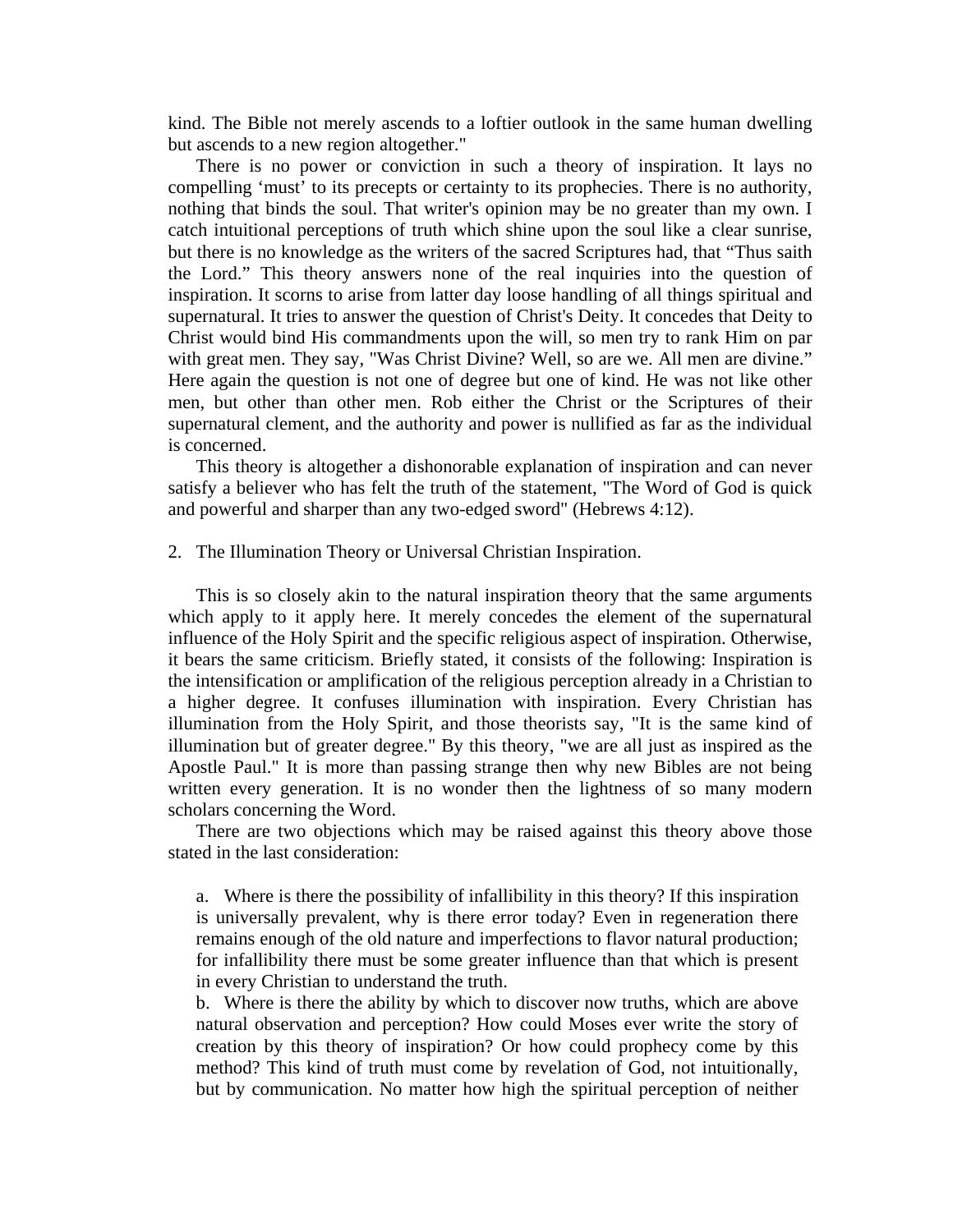the saint of God, nor the illumination received of the Holy Saint, there is always the need of the written Word for instructions, comfort, correction, and spiritual food. There is always the realization in the true Christian, when reading the Word, that this is the very Word of God, not just a little more of something I already have in my own perception. Here again the same charge may be brought against this theory as against the former one; it degrades the Bible to the same level as other writings.

3. The Mechanical Theory

 This theory holds that the writers were mere stenographers taking the dictation of the Holy Spirit. They were only tools, passive instrumentality, without any play of individual personality. They had no choice of language or of words, but as machines they took what He dictated. This theory honors the Word and admits its infallibility but raises some objections. It is admitted that some of the writings in the Bible were direct, such as the Ten Commandments. Here there was neither choice of words nor display of human personality. Daniel 4: 21 gives the exact words of God spoken. So do other portions, such as Revelation 19:9 and 21:5, but to assure from these isolated portions a mechanical theory is stretching the point.

 Objections: This theory makes no allowances for the differences in style of the writers. It makes no allowances for the difference in the choice of words by the four evangelists in the Gospel who write about the same event in the life of Christ. Neither does it explain the presence of idiosyncrasies, which mark the authorship of the books.

4. The Concept or Thought Inspiration Theory.

 Briefly stated, it holds that only the thought is inspired, not the words. The primary objections to be answered by this theory are: How can you express thought without words? How could inerrant thought be transmitted without the use of accurate words, when we know that there are shades of meaning in words expressing the same event or describing the same thing? Any careful study of the Word reveals great truths taught by the Holy Spirit's choice of words. This would seem to teach the mechanical theory, but it will be considered further in the last theory.

5. The Partial Inspiration Theory

 This is another dishonoring theory. It dares to set the human criterion upon the Scriptures to determine what is inspired. It says, "The Bible contains the Word of God." Some is inspired and some isn't. Each individual has to determine for himself what is inspired and what is not inspired. Where is the authority of the Word? This is clearly against the statements of the word as to its inspiration.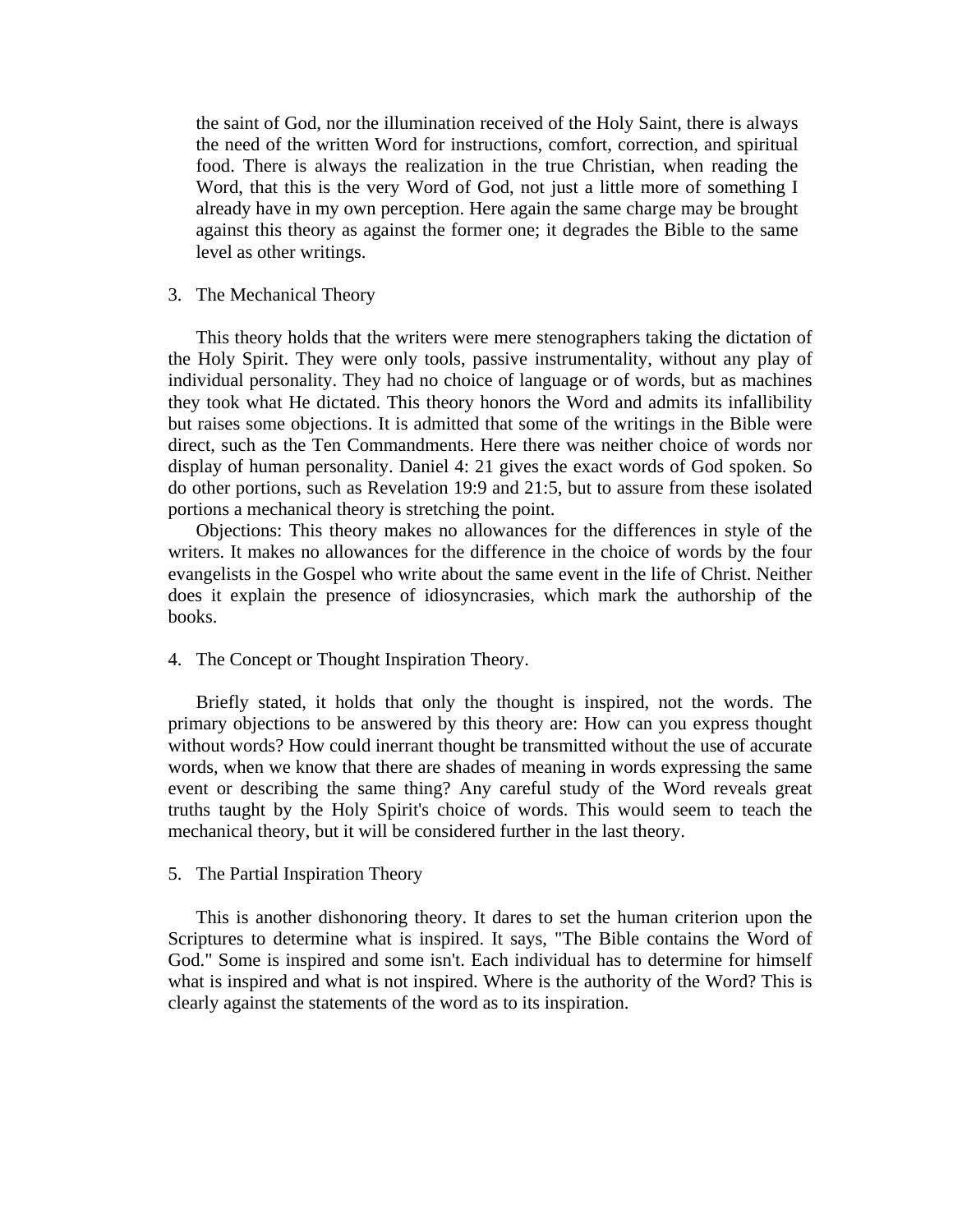6. The Verbal, Plenary Inspiration Theory or Full Inspiration

 This theory teaches that all the Scriptures are alike inspired, contrary to the partial theory. It teaches that the very words themselves are inspired. The writers were divinely led of the Holy Spirit in their choice of words, so it is contrary to the concept theory. By the word "plenary" is meant equal inspiration for all the Scriptures; and by verbal inspiration, we mean that the words are inspired. Dr. William Evans says, "The Spirit employed the attention, the investigation, the memory, the fancy, the logic, in a word, and all the faculties of the writer, and He wrought through these. He guided the writer to choose what narrative and materials, speeches of others, imperial decrees, genealogies, official letters, state papers, or historical matter He found necessary for the recording of the Divine message of salvation. He wrought in and with and through their spirits so as to preserve their individuality to others. He used the men themselves and spoke through their individualities. The gold was His and the mold was theirs." (*The Book of Books*, p.26).

 This is not dictation from without but the influence of the Spirit so upon men as to cause them to use the very words He wanted them to use, yet the style was theirs. It bears distinctly the impression of the human vessels through which it came, while always everywhere, bearing the stamp of its Divine authorship. This theory answers fully for the infallibility of the Bible, coming as it does as the very Word of God.

C. Proofs of Inspiration - To be considered from internal and external evidences.

1. Internal Evidences for Inspiration

a. Direct statements of inspiration or supernatural supervision (II Peter 3:16; 1:20-21).

b. The respect of the Bible characters for the "Scriptures;" the high position in which they esteem them.

1.) The Old Testament. Christ said, "All the Scriptures (Luke 24:27; Matthew 5:17-19) are not to pass away until all are fulfilled; and He said not to break the least commandment. This would constitute for the Christian a settlement of the question of inspiration of the Old Testament, even as it does the Canon, genuineness, and authenticity.

2.) The New Testament. Peter ranks the writings or letters of Paul on the par with all the other Scriptures (II Peter 3:1, 16). Christ delegated to His apostles the same authority, and, therefore, the inspiration which He possessed (Matt. l0:l4, 15; Luke 10:16).

c. Similar to the last evidence are the many quotations by Christ and the apostles to the Old Testament, using them for authority, prophecy, and proofs. Christ quoted Isaiah 61:1-3 as fulfilled in himself in Luke 4:17-21. Peter quoted on the day of Pentecost (Acts 2:16, 17) and throughout the book of Hebrews.

d. The expression running throughout the Bible, which claims for the message a Divine origin. "Thus saith the Lord" is used over 2,000 times; and all of the;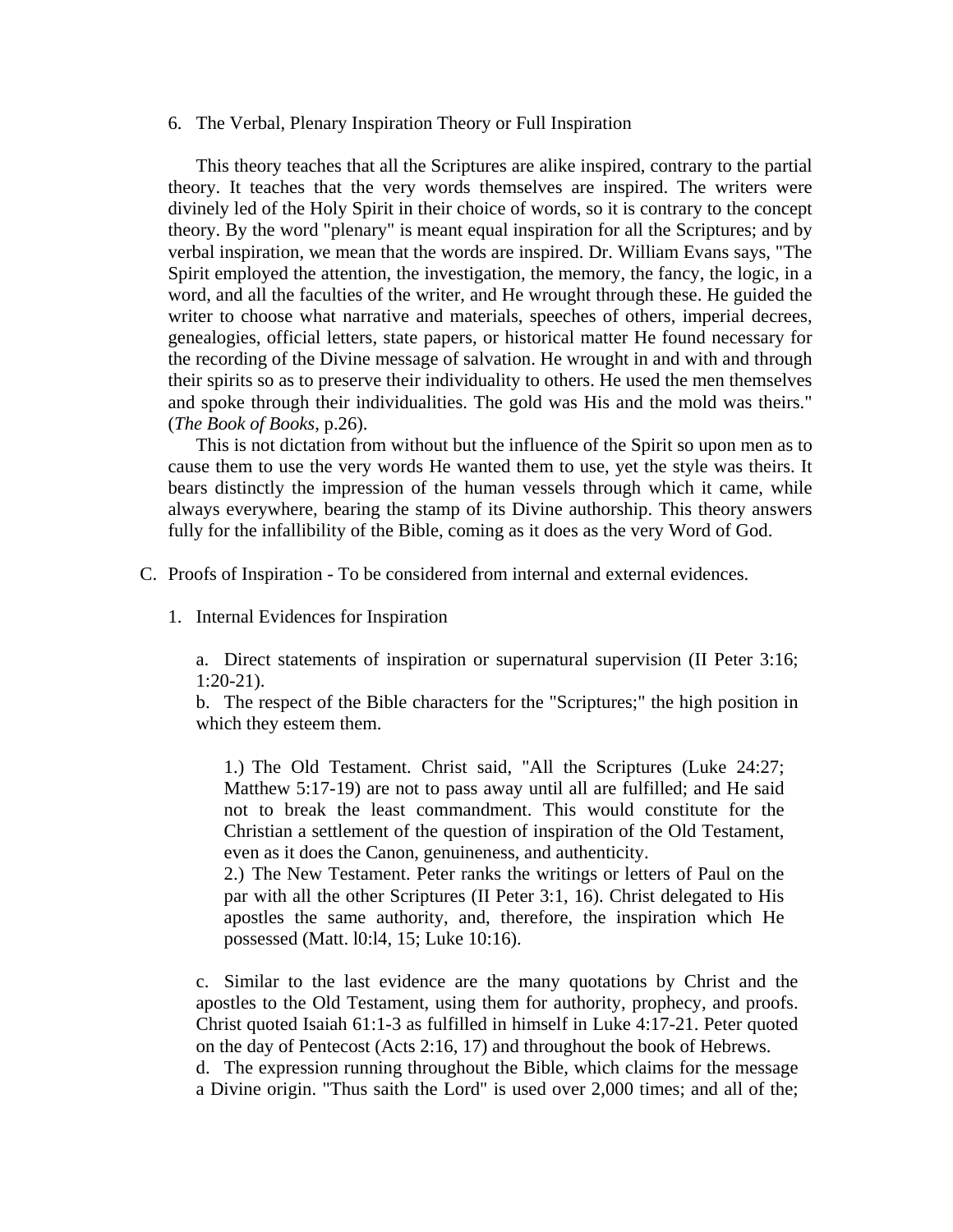like expressions such as "God spake," "The Lord said," "Thus saith the Lord," "The Lord spake" occurs 3,808 times. Ten times in the first chapter of the Bible the expression "God spake" occurs. To Moses comes the word of the Lord explicitly the exact pattern of the Tabernacle. In Jeremiah, 63 times it expressly says, "The Word of the Lord came unto Him." So, all the way through there are like statements proving inspiration. In Isaiah, 20 times it says, The Word, of the Lord."

e. Restrictions forbidding the enlargement or subtraction of any portions (Deuteronomy 4:2; 13:32; Proverbs 30:6; Revelation 22:18-19).

f. Direct claims of the writers themselves to supernatural revelation. These could be multiplied and run parallel to the many expressions already considered; as when God answered the objections of Moses (Exodus 4:10-15); the commission of Jeremiah (Hebrews 1:7-9); commission of Ezekiel (Ezekiel 3:4). It is also true of the New Testament writers. Paul claimed direct revelation of Jesus Christ and not from men (Galatians 1:11-12, 20). Peter declared the inspiration of David (Acts 1:16). Paul claimed inspiration (I Corinthians 12:13). Also Peter claimed inspiration (II Peter 3:1-2); Paul again (I Thessonalians 2:13). Now these claims of the authors themselves have to be taken on face value or their testimony impeaches. When Moses said, expressly, "The Word of the Lord came unto Moses," then it did or Moses lied. There is no middle ground.

g. The marvelous unity of the Bible. This belongs primarily to our study in Christian Evidences but here are outlines.

- 1.) Unity is structural.
- 2.) Unity is historical.
- 3.) Unity is prophetic.
- 4.) Unity is progressive.
- 5.) Unity is organic.
- h. The moral character of its teachings.
- 2. External Evidences for Inspiration.

External evidences also belong to the province of Christian Evidences, but we shall outline them for discussion:

- a. The Indestructibility of the Bible.
- b. The place of the Bible in literature.
- c. The Influence of the Bible.
- d. The historical testimony.
- e. The existence of the Church,
- f. The testimony of archaeology.
- g. Fulfilled prophecy.
- h. Adaptability (to every age and every clinic).